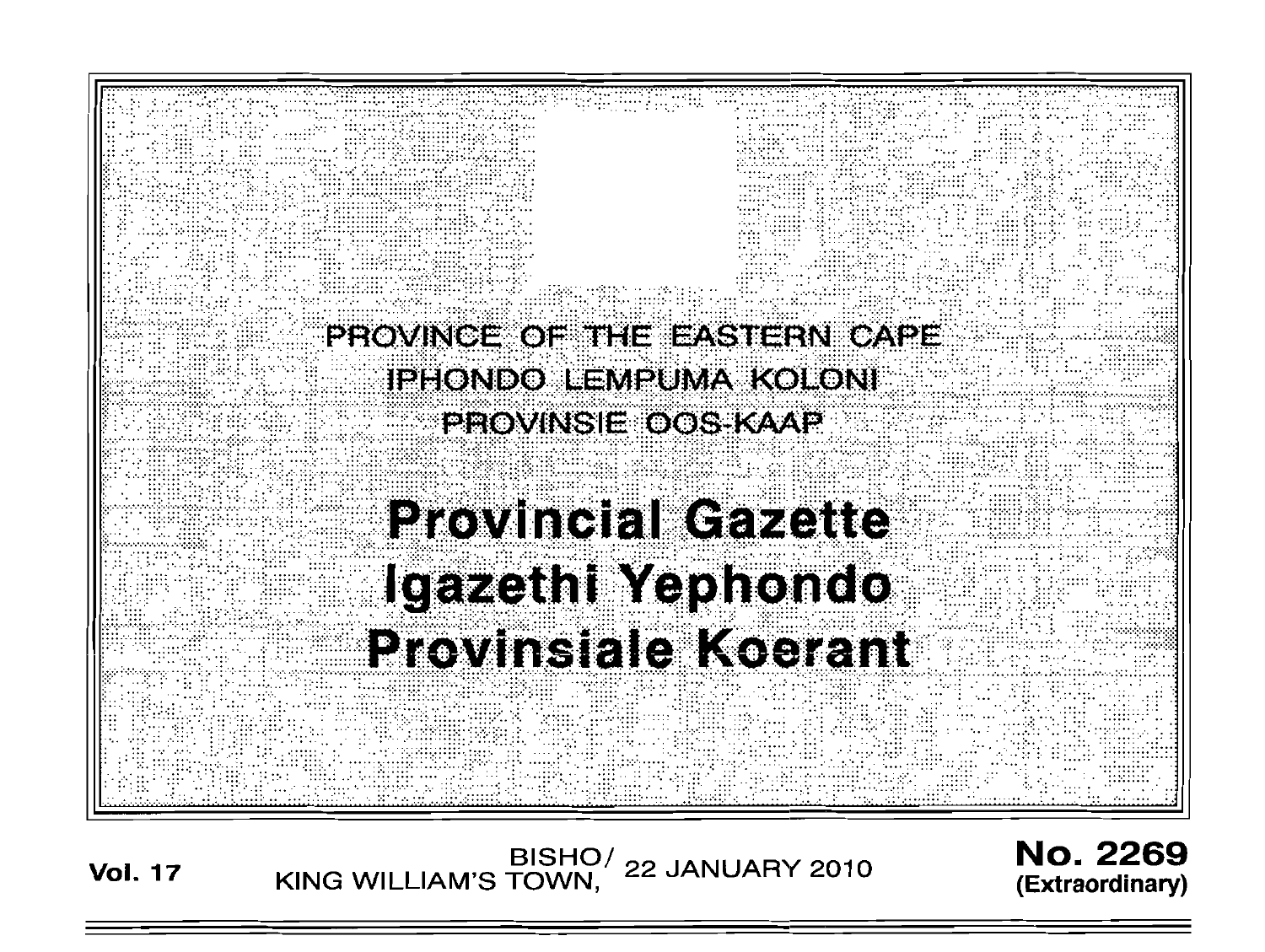#### IMPORTANT NOTICE

The Government Printing Works will not be held responsible for faxed documents not received due to errors on the fax machine or faxes received which are unclear or incomplete. Please be advised that an "OK" slip, received from a fax machine, will not be accepted as proof that documents were received by the GPW for printing. If documents are faxed to the GPW it will be the sender's responsibility to phone and confirm that the documents were received in good order.

Furthermore the Government Printing Works will also not be held responsible for cancellations and amendments which have not been done on original documents received from clients.

## CONTENTS ·INHOUD

| No. |                          | Page<br>No. | Gazette<br>No. |
|-----|--------------------------|-------------|----------------|
|     | <b>PROVINCIAL NOTICE</b> |             |                |
|     |                          |             | 2269           |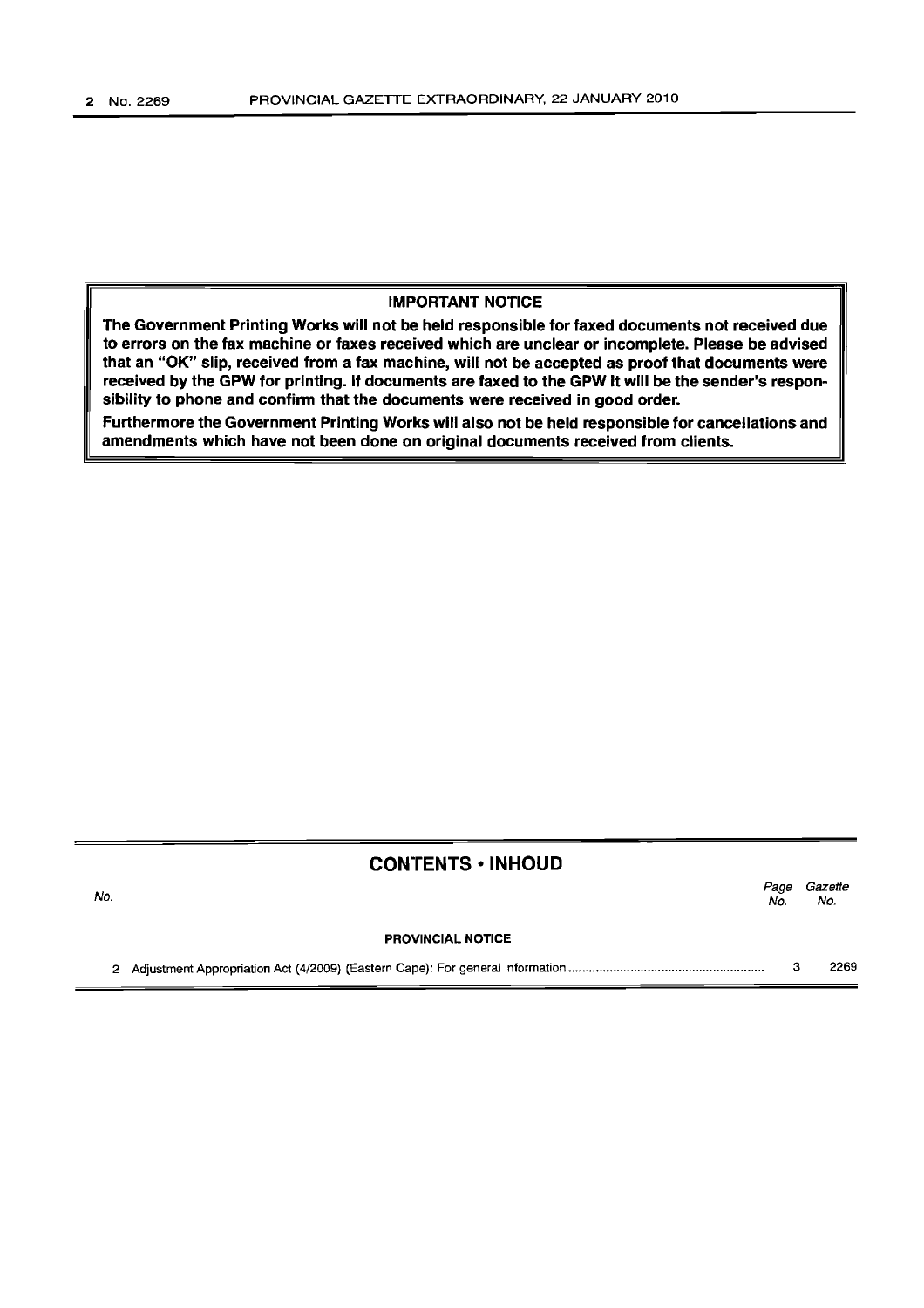## PROVINCIAL NOTICE

22 January 2010

## PROVINCE OF THE EASTERN CAPE

## OFFICE OF THE PREMIER

# ADJUSTMENTS APPROPRIATION ACT, 2009 ( ACT NO. 4 OF 2009) (EASTERN CAPE)

It is hereby published for general information that the

Premier of the Province of the Eastern Cape has assented to

the above-mentioned Act.

No.2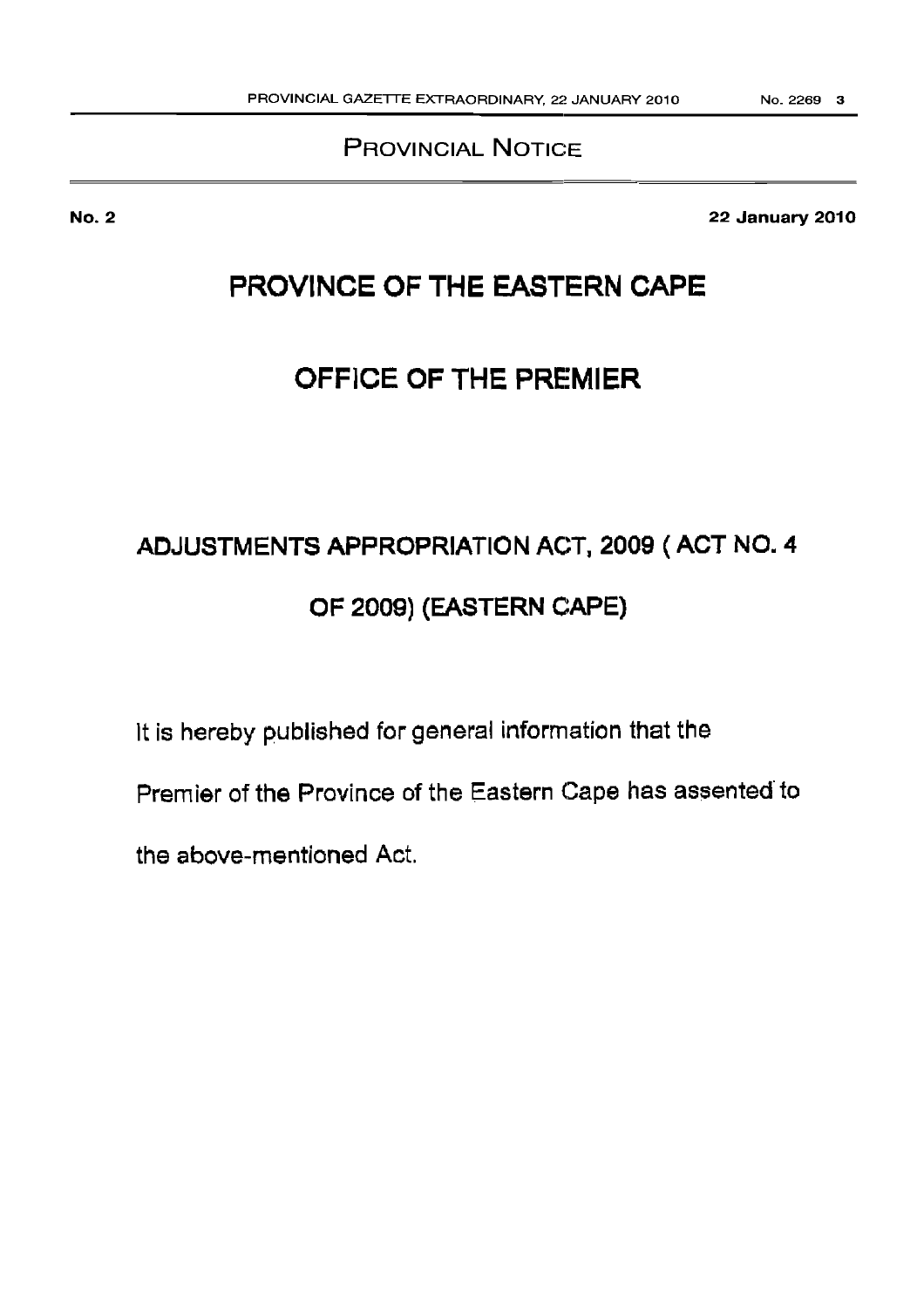PROVINCE OF THE EASTERN CAPE

## **ADJUSTMENTS APPROPRIATION** ACT, 2009 (EASTERN CAPE)

 $ACTNO. 4 OF 2009$ 

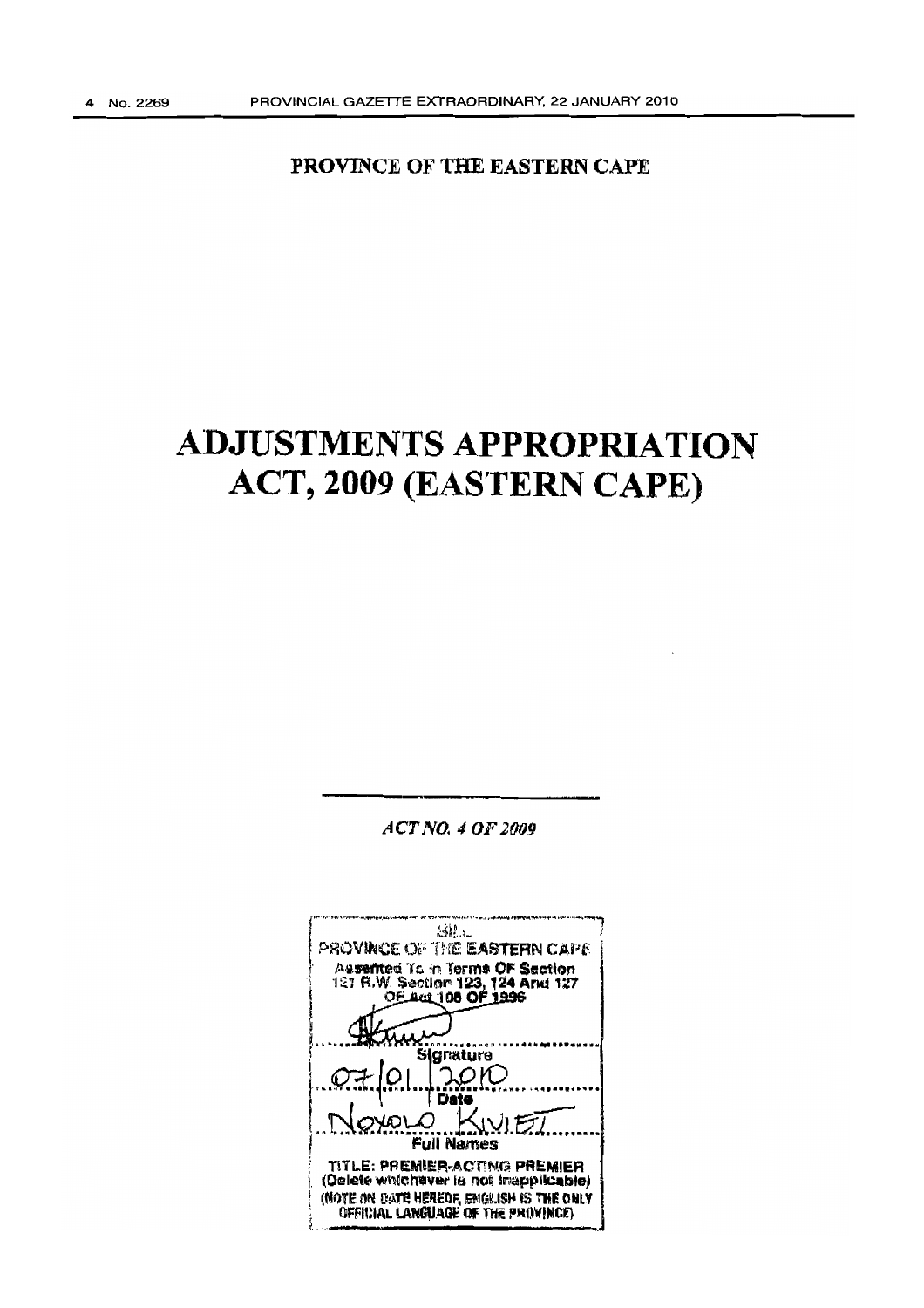Ad No '4 of 2009 (EC) ADJUSTMENTS APPROPRlATION ACT, 2009 (EASTERN CAPE)

## **ACT**

To appropriate amounts of money for the requirements of the Province of the Eastern Cape for the Financial year ending 31 March 2010 and to provide for matters incidental thereto.

BE IT ENACTED by the Legislature of the Province of the Eastern Cape, as follows:-

#### Appropriation of amounts of money for the requirements of the Province of the Eastern Cape

1. Subject to the provisions of the Public Finance Management Act, 1999 (Act No. 1) of 1999), there is hereby appropriated adjusted amounts of money from and to departments into and out of the Provincial Revenue Fund for the requirements of the province of the Eastern Cape in respect of the financial year ending 31 March 2010, the adjusted amount of  $\overline{R}$  1 930 700 000 (one billion nine hundred and thirty million seven hundred thousand) as shown in the Schedule hereto.

#### Short title

2. This Act is called the Adjustments Appropriation Act, 2009 (Eastern Cape).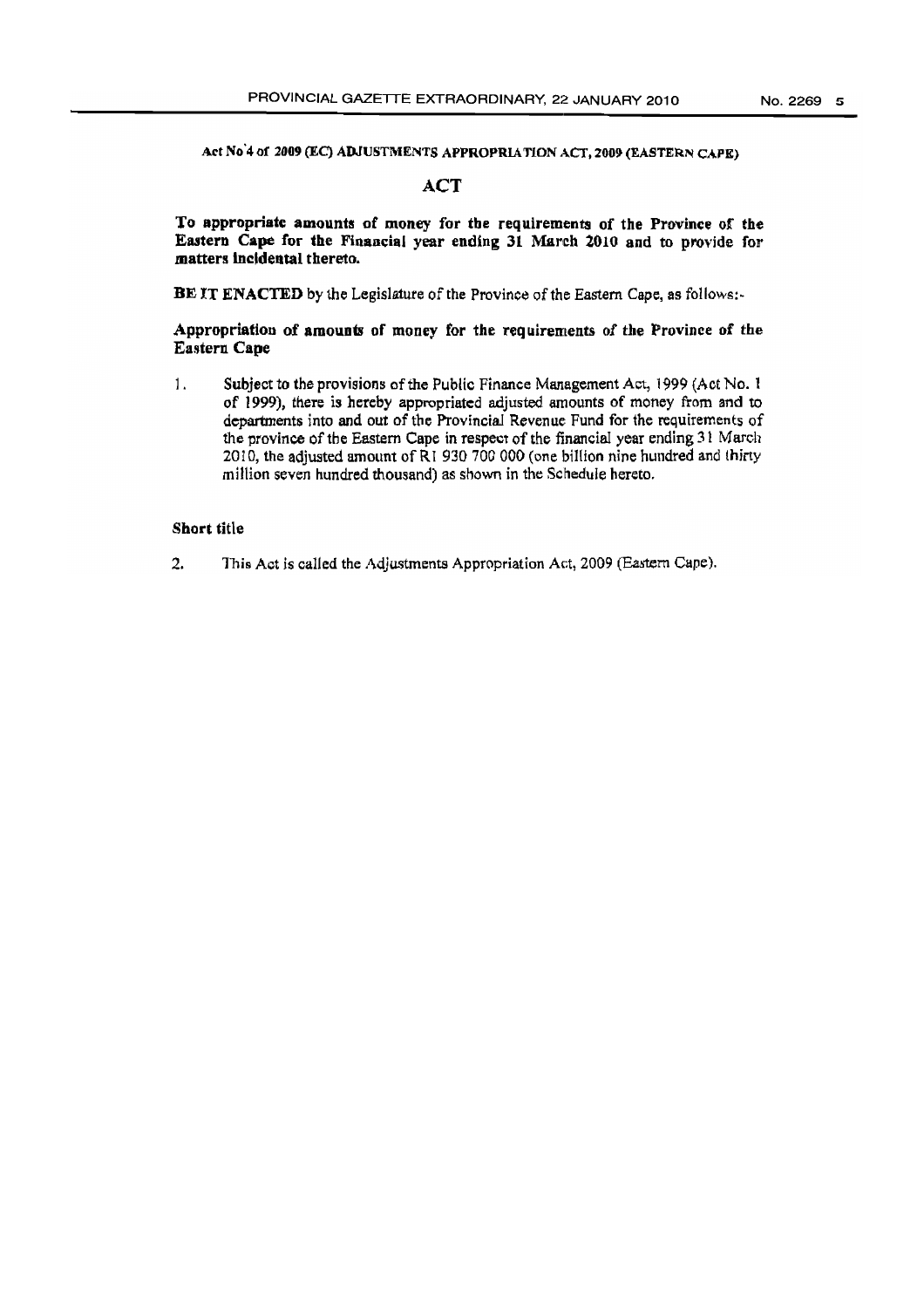## Act No 4 of 2009 (EC) ADJUSTMENTS APPROPRIATION ACT, 2009 (EASTERN CAPE)

| <b>VOTE</b> | <b>DEPARTMENT</b>                                    | <b>AMOUNT</b><br>R'000 |
|-------------|------------------------------------------------------|------------------------|
| 1           | Office of the Premier                                | 6092                   |
| 2           | Provincial Legislature                               | 21 488                 |
| 3           | Health                                               | 445 581                |
| 4           | Social Development                                   | 20 607                 |
| 5           | <b>Public Works</b>                                  | 65820                  |
| 6           | Education                                            | 1081981                |
| 7           | Local Government & Traditional<br>Affairs            | 111 256                |
| 8           | Agriculture                                          | 66.209                 |
| 9           | Economic Development &<br><b>Environment Affairs</b> | (30, 432)              |
| 10          | Roads and Transport                                  | 42 688                 |
| 11          | Housing                                              | 56926                  |
| 12          | Provincial Treasury                                  | 1268                   |
| 14          | Sport, Recreation, Arts and<br>Culture               | $-40493$               |
| 15          | Safety and Liaison                                   | 723                    |
|             | TOTAL                                                | 1930700                |

## SCHEDULE PER DEPARTMENT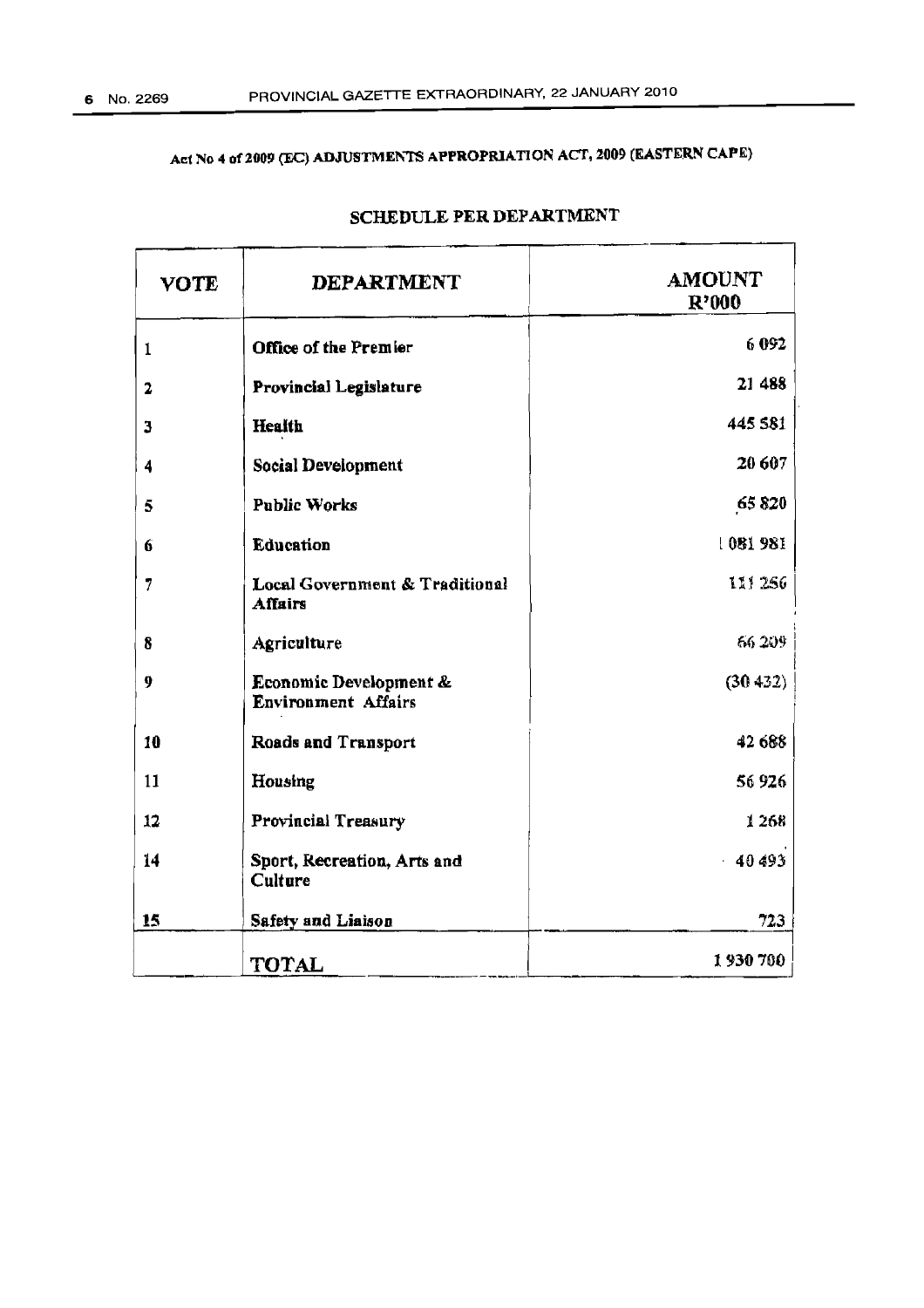$\mathcal{A}^{\mathcal{A}}$ 

 $\mathcal{A}$ 

## Act No. 4, 2009

|     | Annexure A - Details of 2009/10 Adjustment Estimates                                                                                                                                                                                 |                                               |                            |                                   |                                       |
|-----|--------------------------------------------------------------------------------------------------------------------------------------------------------------------------------------------------------------------------------------|-----------------------------------------------|----------------------------|-----------------------------------|---------------------------------------|
|     | <b>Details of Vote</b>                                                                                                                                                                                                               |                                               |                            | Details of appropriation 2009/10  |                                       |
| No. | Title                                                                                                                                                                                                                                | <b>Total per Vote</b><br>and Main<br>Division | <b>Current</b><br>Payments | Transfers and<br><b>Subaldies</b> | Payments for<br><b>Capital Assets</b> |
|     |                                                                                                                                                                                                                                      | <b>R'000</b>                                  | <b>R'000</b>               | R'000                             | <b>R'000</b>                          |
|     | 1 Office of the Premier<br>Aim: To ensure effective and efficient governance in the Province of the Eastern<br>Cape through co-ordination of management communication services, Legal<br>Services, policy and strategic development. | 6.092                                         | 11.105                     | (5.013)                           |                                       |
|     | 1. Administration                                                                                                                                                                                                                    | (2.838)                                       | 200                        | (3,038)                           |                                       |
|     | To provide an efficient and effective administrative support to the<br>Aim:<br>department as a whole in the achievement of its mandate.<br>Of which                                                                                  |                                               |                            |                                   |                                       |
|     | <b>Compensation of Employees</b>                                                                                                                                                                                                     |                                               | 800                        |                                   |                                       |
|     | Goods and Services                                                                                                                                                                                                                   |                                               | (600)                      |                                   |                                       |
|     | Public corporations & private enterprises                                                                                                                                                                                            |                                               |                            | (3,738)<br>700                    |                                       |
|     | Households<br>Machinery and equipment                                                                                                                                                                                                |                                               |                            |                                   |                                       |
|     | 2. Institutional Building & Transformation<br>To assit in the transformation and institutional capacity building in order to<br>Aim:<br>improve provincial administration efficiency in running the government<br>business           | 1.005                                         | 1.805                      |                                   |                                       |
|     | Of which                                                                                                                                                                                                                             |                                               |                            |                                   |                                       |
|     | Compensation of Employees                                                                                                                                                                                                            |                                               | 2.200<br>(395)             |                                   |                                       |
|     | Goods and Services<br>Non-profit Institutions                                                                                                                                                                                        |                                               |                            | 16,702                            |                                       |
|     | Universities and technikons                                                                                                                                                                                                          |                                               |                            | (16, 702)                         |                                       |
|     | Software and other intangible assets                                                                                                                                                                                                 |                                               |                            |                                   |                                       |
|     | 3. Policy and Governance<br>To facilitate and co-ordinate integrated provincial policies and planning and                                                                                                                            | 7,125                                         | 9.100                      | (1,975)                           |                                       |
|     | to evaluate the impact thereof.                                                                                                                                                                                                      |                                               |                            |                                   |                                       |
|     | Of which                                                                                                                                                                                                                             | --                                            | 4.000                      |                                   |                                       |
|     | Compensation of Employees<br>Goods and Services                                                                                                                                                                                      |                                               | 5,100                      |                                   |                                       |
|     | Departmental agencies and accounts                                                                                                                                                                                                   |                                               |                            | (1.975)                           |                                       |
|     |                                                                                                                                                                                                                                      |                                               |                            |                                   |                                       |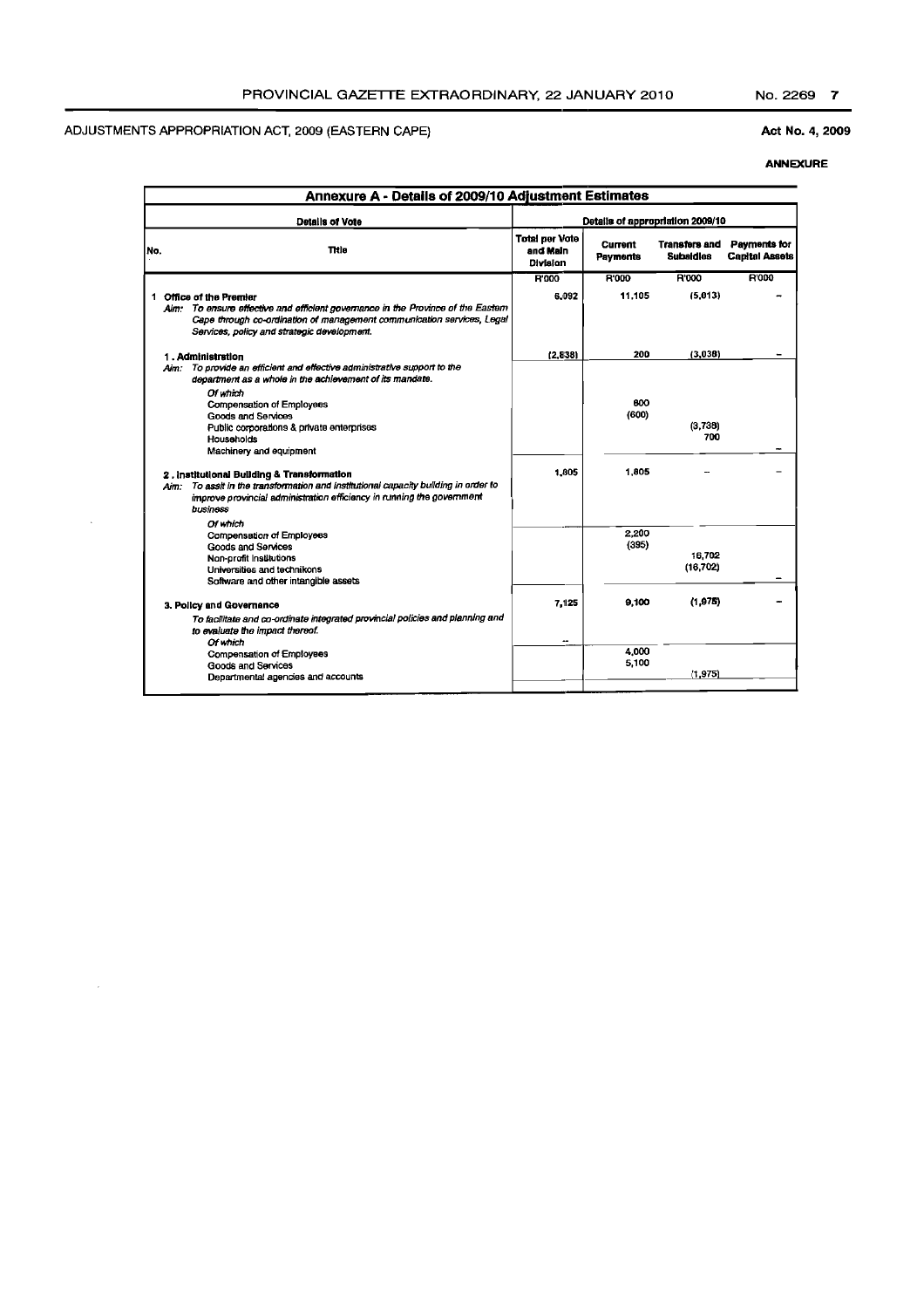## ADJUSTMENTS APPROPRIATION ACT, 2009 (EASTERN CAPE)

|     | <b>Details of Vote</b>                                                                                                                                                                                                                                            | Details of appropriation 2009/10                     |                     |                                          |                                       |
|-----|-------------------------------------------------------------------------------------------------------------------------------------------------------------------------------------------------------------------------------------------------------------------|------------------------------------------------------|---------------------|------------------------------------------|---------------------------------------|
| No. | <b>Title</b>                                                                                                                                                                                                                                                      | <b>Total per Vote</b><br>and Main<br><b>Division</b> | Currant<br>Payments | <b>Transfers and</b><br><b>Subeidies</b> | Payments for<br><b>Capital Assets</b> |
|     |                                                                                                                                                                                                                                                                   | <b>R'000</b>                                         | R'000               | <b>R'000</b>                             | R'000                                 |
|     | 2 Provincial Legislature.<br>Alm: To conduct vigorous oversight and facilitate public participation within the<br>framework of co-operative governance for the people of the province,                                                                            | 21.488                                               | 16,448              | 5,040                                    |                                       |
|     | 1. Administration.<br>Aim<br>To provide the overall support services required by the legislature to fulfill its<br>legislative and oversight functions and to ensure optimal, transparent,<br>effective and efficient utilization of limited available resources. | 3,377                                                | 3.377               |                                          |                                       |
|     | Of which<br>Compensation of Employees<br><b>Goods and Services</b><br>Machinery and equipment<br>Software and other intangible assets                                                                                                                             |                                                      | 2.777<br>600        |                                          |                                       |
|     | 2. Facilities for Members and Political Parties<br>Provisioning of enabling facilities and logistics tor members.<br>Aim                                                                                                                                          | 5,440                                                | 400                 | 5,040                                    |                                       |
|     | Of which<br>Compensation of Employees<br>Goods and Services<br>Non-profit institutions                                                                                                                                                                            |                                                      | 400                 | 5,040                                    |                                       |
|     | 3. Parliamentary Sorvices<br>Alm<br>To provide operational and instutional support to the daily operations of the<br>Legislature<br>Of which                                                                                                                      | 2,300                                                | 2.300               |                                          |                                       |
|     | Compensation of Employees<br><b>Goods and Services</b>                                                                                                                                                                                                            |                                                      | $\sim$<br>2,300     |                                          |                                       |
|     | 4. Members' Salaries (Direct Charge)<br>Aim<br>To provide for the salaries of all members of the Legislature, including the<br>Speaker<br>Of which                                                                                                                | 10,371                                               | 10.371              |                                          |                                       |
|     | <b>Compensation of Employeess</b>                                                                                                                                                                                                                                 |                                                      | 10.371              |                                          |                                       |
|     |                                                                                                                                                                                                                                                                   |                                                      |                     |                                          |                                       |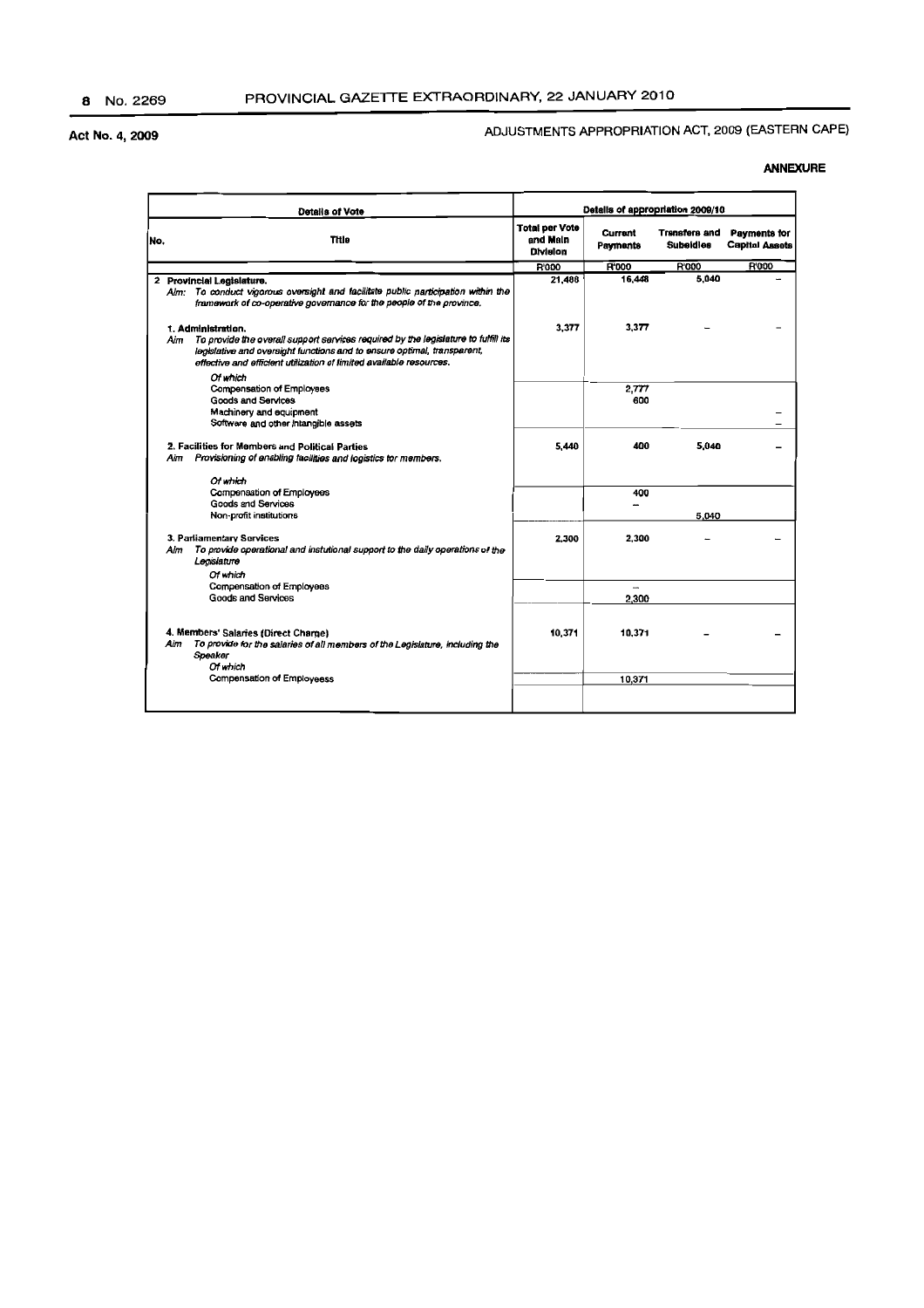#### Act No. 4, 2009

|     | <b>Details of Vole</b>                                                                                                                                                                                                                                                                        |                                                      | Details of appropriation 2009/10 |                                          |                                       |
|-----|-----------------------------------------------------------------------------------------------------------------------------------------------------------------------------------------------------------------------------------------------------------------------------------------------|------------------------------------------------------|----------------------------------|------------------------------------------|---------------------------------------|
| No. | Title                                                                                                                                                                                                                                                                                         | <b>Total per Vote</b><br>and Main<br><b>Division</b> | Current<br>Payments              | <b>Transfers and</b><br><b>Subsidies</b> | Payments for<br><b>Capital Assets</b> |
|     | 3 Health                                                                                                                                                                                                                                                                                      | <b>R'000</b><br>445,581                              | <b>R'000</b><br>521,281          | <b>R'000</b><br>(96, 700)                | <b>R'000</b><br>21,000                |
|     | To provide and ensure accessible comprehensive integrated services in the<br>Aim:<br>Eastern Cape emphasizing the primary care approach utilizing and<br>developing all resources to enable all its present and future generations to<br>enjoy health and quality of life.                    |                                                      |                                  |                                          |                                       |
|     | 1. Health Administration<br>To ensure that the department meets the targeted recruitment of both non-<br>Aim<br>clinical and clinical personnel to currently under-serviced areas such as<br>administration and facilities located in rural communities.<br>Of which                          | (16, 409)                                            | (17,046)                         |                                          | 637                                   |
|     | Compensation of Employees<br>Goods and Services                                                                                                                                                                                                                                               |                                                      | 8748<br>(25, 794)                |                                          |                                       |
|     | Households<br>Machinery and equipment                                                                                                                                                                                                                                                         |                                                      |                                  |                                          | 637                                   |
|     | 2. District Health Services<br>To provide quality health care through a range of services from primary,<br>Aim<br>secondary and tertiary level in facilities such as clinics, community health<br>centres and hospitals<br>Of which                                                           | 227,084                                              | 285,282                          | (56, 898)                                | (1,300)                               |
|     | Compensation of Employees                                                                                                                                                                                                                                                                     |                                                      | 105,066                          |                                          |                                       |
|     | Goods and Services<br>Provinces and Municipalities<br>Departmental agencies and accounts<br>Universities and technikons                                                                                                                                                                       |                                                      | 180 216                          | 21,000<br>(77, 896)                      |                                       |
|     | Households<br>Buildings and other fixed etructures                                                                                                                                                                                                                                            |                                                      |                                  |                                          | 2,737<br>(4,037)                      |
|     | Machinery and equipment<br>3. Emergency Medical Services<br>To render efficient emergency medical services to all patients of the<br>Aim<br>Province of the Eastern Cape.                                                                                                                     | 11.656                                               | 29,156                           | 500                                      | (18,000)                              |
|     | Of which                                                                                                                                                                                                                                                                                      |                                                      | 12,156                           |                                          |                                       |
|     | Compensation of Employeess<br><b>Goods and Services</b><br>Households                                                                                                                                                                                                                         |                                                      | 17,000                           | 500                                      |                                       |
|     | Buildings and other fixed structures<br>Machinery and Equipment                                                                                                                                                                                                                               |                                                      |                                  |                                          | (18,000)                              |
|     |                                                                                                                                                                                                                                                                                               |                                                      |                                  | 6,790                                    | (3.246)                               |
|     | 4. General Hospital Services<br>To provide cost effective, good quality, high level specialised services to the<br>Aim<br>people of the Eastern cape in collaboration with the Health Sciences<br>faculties.<br>Of which                                                                      | 66,711                                               | 63,167                           |                                          |                                       |
|     | Compensation of Employees<br><b>Goods and Services</b><br>Households<br>Machinery and equipment                                                                                                                                                                                               |                                                      | 55,242<br>7,925                  | 6,790                                    | (7, 968)                              |
|     | Buildings and other fixed structures                                                                                                                                                                                                                                                          | 93,900                                               | 300                              |                                          | 4,722<br>93,600                       |
|     | 5. Central Hospital Services<br>To provide cost effective, good quality effective and efficient tertiary hospital<br>Aύπ<br>servics<br>Of which                                                                                                                                               |                                                      |                                  |                                          |                                       |
|     | <b>Compensation of Employees</b><br>Goods and Services                                                                                                                                                                                                                                        |                                                      | 300                              |                                          |                                       |
|     | Buildings and other fixed structures<br>Machinery and equipment                                                                                                                                                                                                                               |                                                      |                                  |                                          | 40,161<br>53,439                      |
|     | 6. Health Sciences and Treining<br>To provide sustainable health care service delivery by creating opportunities<br>Aim<br>for recruiting, developing and retaining competant, highly skilled health<br>workers that are able to meet the needs of all needs of people in the EC<br>province, | 29,864                                               | 15,045                           |                                          | 14,819                                |
|     | Of which<br>Compensation of Employees                                                                                                                                                                                                                                                         |                                                      | 12,835                           |                                          |                                       |
|     | Goods and Services<br>Universities and technikons                                                                                                                                                                                                                                             |                                                      | 2,210                            |                                          |                                       |
|     | Buildings and other fixed structures<br>Machinery and equipment                                                                                                                                                                                                                               |                                                      |                                  |                                          | 12.808<br>2,011                       |
|     | 7. Health Care Support Services<br>Aim To render specialised dinical orthotic and prosthetic services.<br>Of which                                                                                                                                                                            | (14, 341)                                            | (16, 594)                        | 250                                      | 2,003                                 |
|     | <b>Compensation of Employees</b><br><b>Goods and Services</b><br>Hauseholds                                                                                                                                                                                                                   |                                                      | 15,015<br>(31, 609)              | 250                                      | 2,003                                 |
|     | Machinery and equipment                                                                                                                                                                                                                                                                       |                                                      |                                  | (47, 342)                                | (67, 513)                             |
|     | 8. Health Facilities Development & Maintainance<br>To improve access to health care services by providing new health facilities,<br>Aim<br>upgrading and maintaining existing facilities.<br>Of which                                                                                         | 47,116                                               | 161,971                          |                                          |                                       |
|     | <b>Compensation of Employeess</b><br><b>Goods and Services</b><br>Departmental agencies and accounts                                                                                                                                                                                          |                                                      | (7, 840)<br>169,811              | (47, 342)                                | (4, 562)                              |
|     | Buildings and other fixed structures<br>Machinery and Equipment                                                                                                                                                                                                                               |                                                      |                                  |                                          | (62, 951)                             |
|     |                                                                                                                                                                                                                                                                                               |                                                      |                                  |                                          |                                       |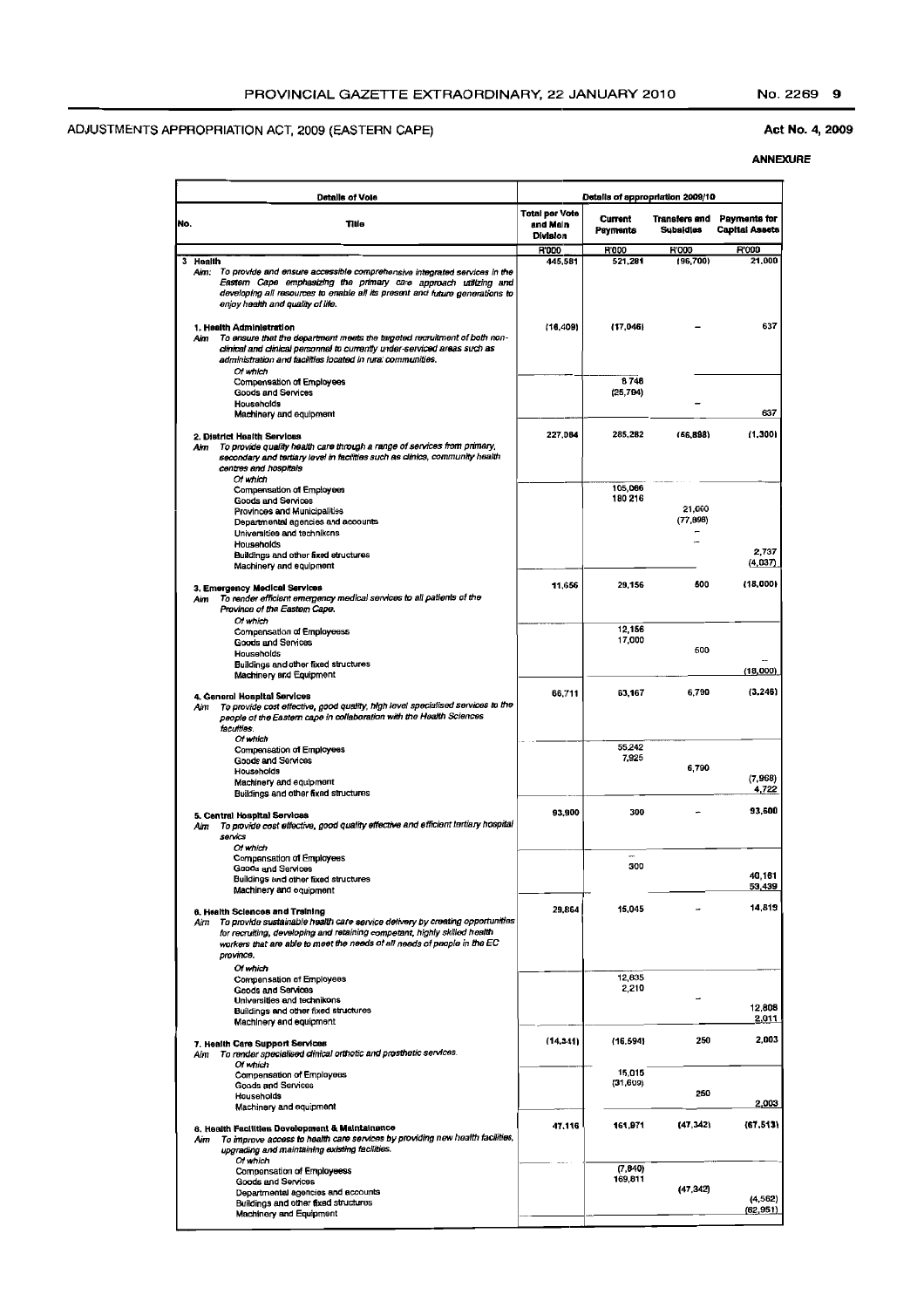## ADJUSTMENTS APPROPRIATION ACT, 2009 (EASTERN CAPE)

|     | <b>Details of Vote</b>                                                                                                                                                                                                                                                | Details of appropriation 2009/10                     |                                   |                                          |                                              |
|-----|-----------------------------------------------------------------------------------------------------------------------------------------------------------------------------------------------------------------------------------------------------------------------|------------------------------------------------------|-----------------------------------|------------------------------------------|----------------------------------------------|
| No. | <b>Title</b>                                                                                                                                                                                                                                                          | <b>Total per Vote</b><br>and Main<br><b>Division</b> | <b>Current</b><br><b>Payments</b> | <b>Transfers and</b><br><b>Subsidies</b> | <b>Payments for</b><br><b>Capital Assets</b> |
|     |                                                                                                                                                                                                                                                                       | R'000                                                | R'000                             | <b>R'000</b>                             | R'000                                        |
| 4   | <b>Social Development</b><br>To improve the quality of life and social well-being of the people of the EC<br>Aim:<br>through integrated and developmental social services in partnership with<br>relevant stakeholders utilising appropriate and available resources. | 20,607                                               | 4.305                             | 6.802                                    | 9.500                                        |
|     | 1. Administration<br>To provide policy guidance and administrative support on strategic<br>Aim<br>imperatives mandated by the Constitution of the country.                                                                                                            | 45,748                                               | 43,748                            |                                          | 2,000                                        |
|     | Of which<br><b>Compensation of Employees</b><br>Goods and Services<br>interest and rent on land<br>Households                                                                                                                                                         |                                                      | (2,000)<br>51,575<br>(5, 827)     |                                          |                                              |
|     | Buildings and other fixed structures<br>Machinery and Equipment                                                                                                                                                                                                       |                                                      |                                   |                                          | 2,000                                        |
|     | 2. Social Welfare Services<br>Aim<br>To provide integrated developmental social welfare services to the poor and<br>vulnerable in partnership with stakeholders and civil society organisations.<br>Of which                                                          |                                                      | (29, 980)                         | 25.480                                   | 4.500                                        |
|     | Compensation of Employees<br><b>Goods and Services</b><br>Non-profit institutions<br>Households<br>Buildings and other fixed structure                                                                                                                                |                                                      | (27, 744)<br>(2, 236)             | 25,480                                   | 7.000                                        |
|     | Machinery and Equipment                                                                                                                                                                                                                                               |                                                      |                                   |                                          | (2.500)                                      |
|     | 3. Development & Research<br>To provide sustainable developmental programmes which facilitate<br>Aim<br>empowerment of communities, based on empirical research and<br>demographic information<br>Of which                                                            | (25.141)                                             | (9,463)                           | (18, 678)                                | 3,000                                        |
|     | Compensation of Employees<br>Goods and Sevices<br>Households<br>Machinery and equipment                                                                                                                                                                               |                                                      | (6, 463)<br>(3,000)               | (16, 678)                                | 3,000                                        |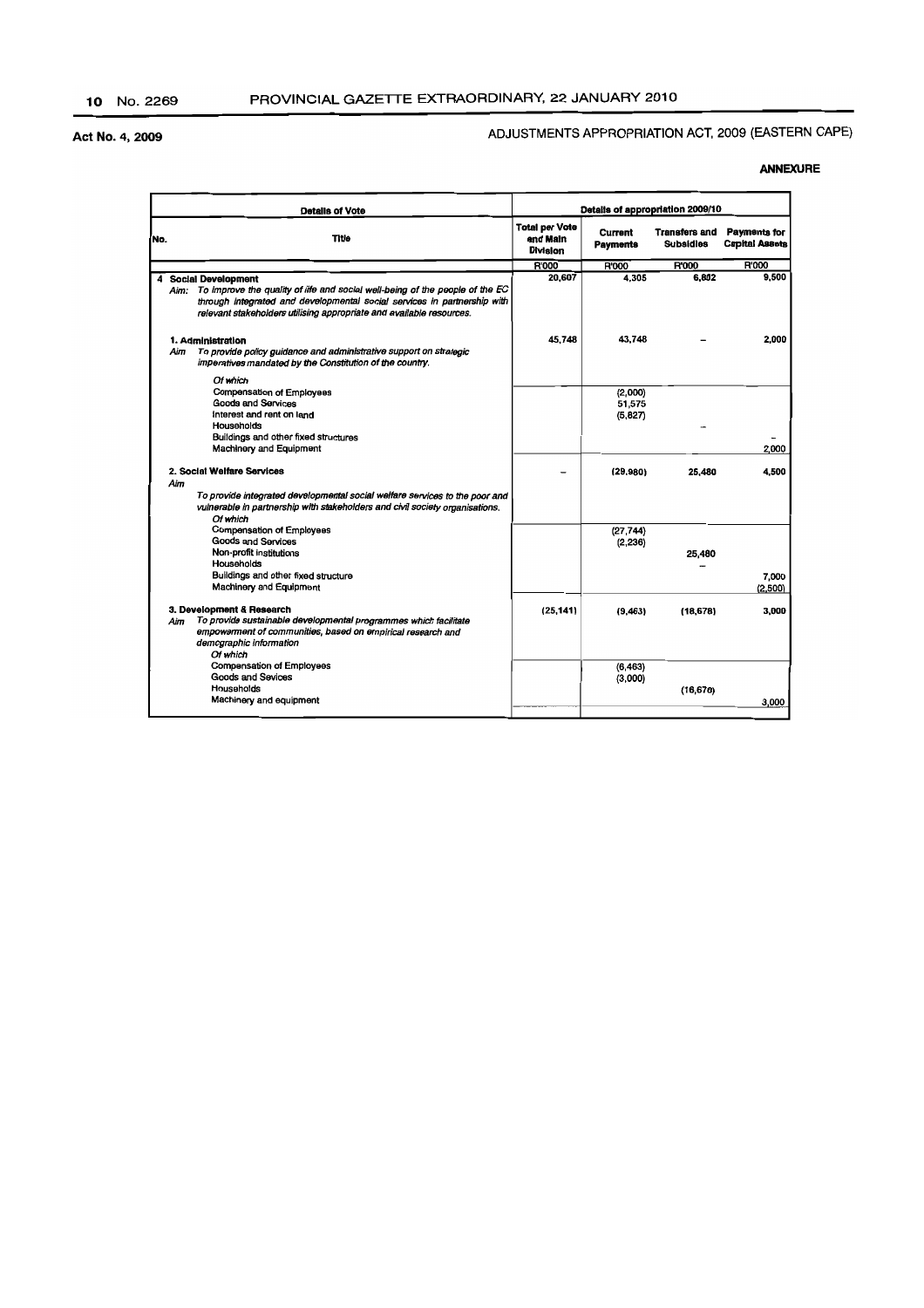## Act No.4, 2009

|     | <b>Detalls of Vota</b>                                                                                                                                                                                                                                                                                                                                                                                                                     | Details of appropriation 2009/10              |                      |                                   |                                       |
|-----|--------------------------------------------------------------------------------------------------------------------------------------------------------------------------------------------------------------------------------------------------------------------------------------------------------------------------------------------------------------------------------------------------------------------------------------------|-----------------------------------------------|----------------------|-----------------------------------|---------------------------------------|
| No. | Title                                                                                                                                                                                                                                                                                                                                                                                                                                      | <b>Total per Vote</b><br>and Main<br>Division | Current<br>Payments  | <b>Transfers and</b><br>Subsidies | Payments for<br><b>Capital Assets</b> |
|     |                                                                                                                                                                                                                                                                                                                                                                                                                                            | <b>R'000</b>                                  | R'000                | R'000                             | R'000                                 |
| 5   | Public Works<br>Aim: To achieve optimal efficiency, convenience, lifespan, economic viability,<br>safety and appearance of any building or structure within our custodianship,<br>by employing the most effective, labour intensive and economic means at<br>our disposal, while at the same time contributing to the broader government<br>goals of job creation, poverty alleviation and the fight against the HIV and<br>AIDS pandemic. | 65,820                                        | (150, 649)           | 76.273                            | 140.196                               |
| Aim | 1. Administration<br>To provide support services to core functions of the department.                                                                                                                                                                                                                                                                                                                                                      | (7.137)                                       | (7.094)              |                                   | (43)                                  |
|     | Of which<br><b>Compensation of Employees</b><br><b>Goods and Services</b><br>Universities and technikons<br>Households<br>Buildings and other fixed structures<br>Machinery and equipment                                                                                                                                                                                                                                                  |                                               | (10,094)<br>3,000    | 1,500<br>(1,500)                  | (43)                                  |
| Aim | 2. Public Works<br>To develop, maintain and manage provincial government buildings through<br>its three main sections, New Works, Maintenance, Property Management<br>and Security Administration.                                                                                                                                                                                                                                         | 104.895                                       | (111.517)            | 76.273                            | 140,239                               |
|     | Of which<br><b>Compensation of Employees</b><br>Goods and Services<br>Provinces and Municipalities<br>Buildings and other fixed structures<br>Machinery and equipment                                                                                                                                                                                                                                                                      |                                               | 26,168<br>(137, 785) | 76,273                            | 139,239<br>1.000                      |
| Aim | 3. Community Based Public Works Programmes<br>To provide Provincial Inter-sectoral coordination services, advisory and<br>technical assistance to implementing agencies, give guidance on project<br>sustainability and quality control, promote technical development and<br>productivity improvement, monitor and evaluate the implementation of<br>EPWP.                                                                                | (31.938)                                      | (31,938)             |                                   |                                       |
|     | Of which<br>Compensation of Employees<br><b>Goods and Services</b>                                                                                                                                                                                                                                                                                                                                                                         |                                               | (1,946)<br>(29, 992) |                                   |                                       |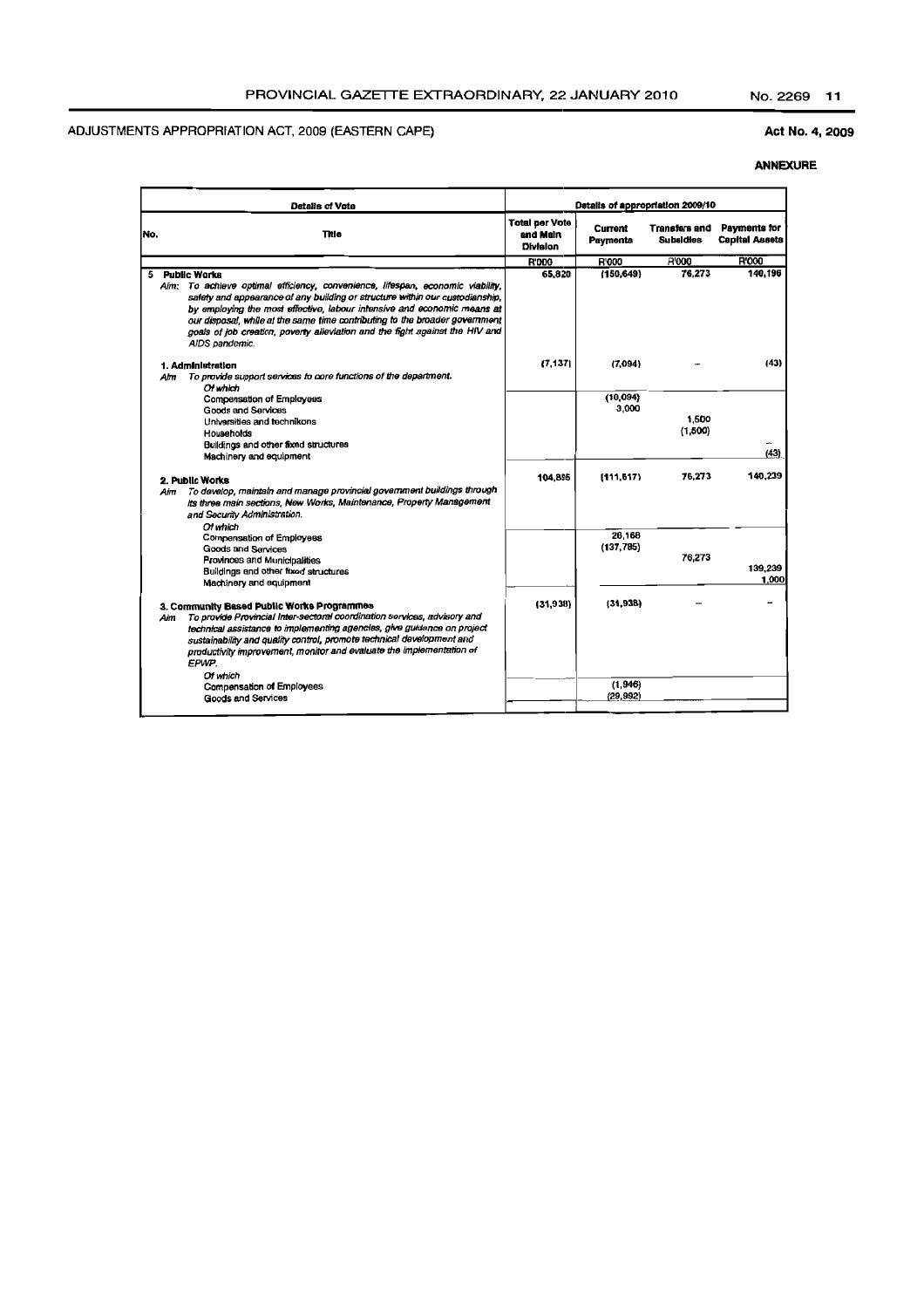#### ADJUSTMENTS APPROPRIATION ACT, 2009 (EASTERN CAPE)

|     | <b>Details of Vote</b>                                                                                                                                                                              |                                                      |                            | Details of appropriation 2009/10  |                                              |
|-----|-----------------------------------------------------------------------------------------------------------------------------------------------------------------------------------------------------|------------------------------------------------------|----------------------------|-----------------------------------|----------------------------------------------|
| No. | <b>Title</b>                                                                                                                                                                                        | <b>Total per Vote</b><br>and Main<br><b>Division</b> | Current<br><b>Payments</b> | Transfers and<br><b>Subsidies</b> | <b>Payments for</b><br><b>Capital Assets</b> |
|     |                                                                                                                                                                                                     | <b>R'000</b>                                         | <b>R'000</b>               | <b>R'000</b>                      | R'000                                        |
|     | 6 Education<br>Aim: To provide quality education and training to develop the human capital and<br>resources of the Eastern Cape                                                                     | 1,081,981                                            | 1.113.394                  | 34,284                            | (65, 697)                                    |
|     | 1. Administration<br>To provide overall management of the education system in accordance with<br>Aim<br>the National Education Policy Act, the PFMA and other policies.<br>Of which                 | 66,119                                               | 74.934                     | (39)                              | (8.776)                                      |
|     | Compensation of Employees<br><b>Goods and Services</b><br>Non-profit Institutions                                                                                                                   |                                                      | 59,602<br>15,332           | (39)                              |                                              |
|     | Households                                                                                                                                                                                          |                                                      |                            |                                   |                                              |
|     | Buildings and other fixed structures<br>Machinery and equipment<br>Software and other intangible assets                                                                                             |                                                      |                            |                                   | (8, 776)                                     |
|     | 2. Public Ordinary School Education<br>To provide ordinary education from Grades 1-12 in accordance with the<br>Aim<br>South African Schools Act.<br>Of which                                       | 1.122.678                                            | 1.013,646                  | 35,302                            | 73,730                                       |
|     | <b>Compensation of Employees</b><br>Goods and Services                                                                                                                                              |                                                      | 982,366<br>31,280          |                                   |                                              |
|     | Non-profit institutions<br>Households<br>Buildings and other fixed structures<br>Machinery and Equipment                                                                                            |                                                      |                            | 35,060<br>242                     | 133,700                                      |
|     |                                                                                                                                                                                                     |                                                      |                            |                                   | (59, 970)                                    |
|     | 3. Independent Schools<br>To support independent schools in accordance with the South African<br>Aim<br>Schools Act.                                                                                | (242)                                                |                            | (242)                             |                                              |
|     | Of which<br>Non - profit institutions                                                                                                                                                               |                                                      |                            | (242)                             |                                              |
|     |                                                                                                                                                                                                     |                                                      |                            |                                   |                                              |
|     | 4. Public Special Schools<br>Aim<br>To provide compulsory public education in special schools in accordance<br>with South African Schools Act and White Paper 6 on inclusive education.<br>Of which | (48, 680)                                            | 13,557                     | (737)                             | (61, 500)                                    |
|     | Compensation of Employees                                                                                                                                                                           |                                                      | 16,230                     |                                   |                                              |
|     | Goods and Services<br>Non-profit Institutions                                                                                                                                                       |                                                      | (2,673)                    | (737)                             |                                              |
|     | Households                                                                                                                                                                                          |                                                      |                            |                                   |                                              |
|     | Buildings and other fixed structures<br>Machinery and equipment                                                                                                                                     |                                                      |                            |                                   | (60,000)<br>(1,500)                          |
|     | 5. Further Education and Training                                                                                                                                                                   |                                                      |                            |                                   |                                              |
|     | To provide Further Education and Training (FET) at public FET colleges in<br>accordance with the Further Education and Training Act.<br>Of which                                                    | (537)                                                | (537)                      |                                   |                                              |
|     | <b>Compensation of Employees</b>                                                                                                                                                                    |                                                      | 1,213                      |                                   |                                              |
|     | Goods and Services<br>Non-profit Institutions                                                                                                                                                       |                                                      | (1,750)                    |                                   |                                              |
|     | Households                                                                                                                                                                                          |                                                      |                            |                                   |                                              |
|     | Buildings and other fixed structures                                                                                                                                                                |                                                      |                            |                                   |                                              |
|     | 6. Adult Basic Education<br>To provide Adult Basic Education and Training (ABET) in accordance with<br>the Adult Basic Education and Training Act.<br>Of which                                      | 12,144                                               | 12,323                     |                                   | (180)                                        |
|     | <b>Compensation of Employees</b><br><b>Goods and Services</b>                                                                                                                                       |                                                      | 13,370                     |                                   |                                              |
|     | Provinces and Municipalities                                                                                                                                                                        |                                                      | (1,047)                    |                                   |                                              |
|     | Machinery and equipment<br>Buildings and other fixed structures                                                                                                                                     |                                                      |                            |                                   | (180)                                        |
|     | 7. Early Childhood Development<br>To provide Early Childhood Education (ECD) at Grade R and earlier levels<br>in accordance with White Paper 5 on ECD.<br>Of which                                  | (59, 500)                                            | (500)                      |                                   | (59,000)                                     |
|     | <b>Compensation of Employees</b>                                                                                                                                                                    |                                                      | 4,500                      |                                   |                                              |
|     | <b>Goods and Services</b><br>Non-profit institutions                                                                                                                                                |                                                      | (5,000)                    |                                   |                                              |
|     | Buildings and other fixed structures<br>Machinery and Equipment                                                                                                                                     |                                                      |                            |                                   | (59,000)                                     |
|     | <b>8. Auxilliary and Associated Services</b><br>To provide examination support services to learners in the relevant grades,<br>Of which                                                             | (10,000)                                             | (29)                       |                                   | (9,971)                                      |
|     | Compensation of Employees<br>Goods and Services<br>Departmental agencies and accounts                                                                                                               |                                                      | (29)                       |                                   |                                              |
|     | Non-profit institutions                                                                                                                                                                             |                                                      |                            |                                   |                                              |
|     | Buildings and other fixed structures<br>Machinery and Equipment                                                                                                                                     |                                                      |                            |                                   | (10,000)<br>29                               |
|     |                                                                                                                                                                                                     |                                                      |                            |                                   |                                              |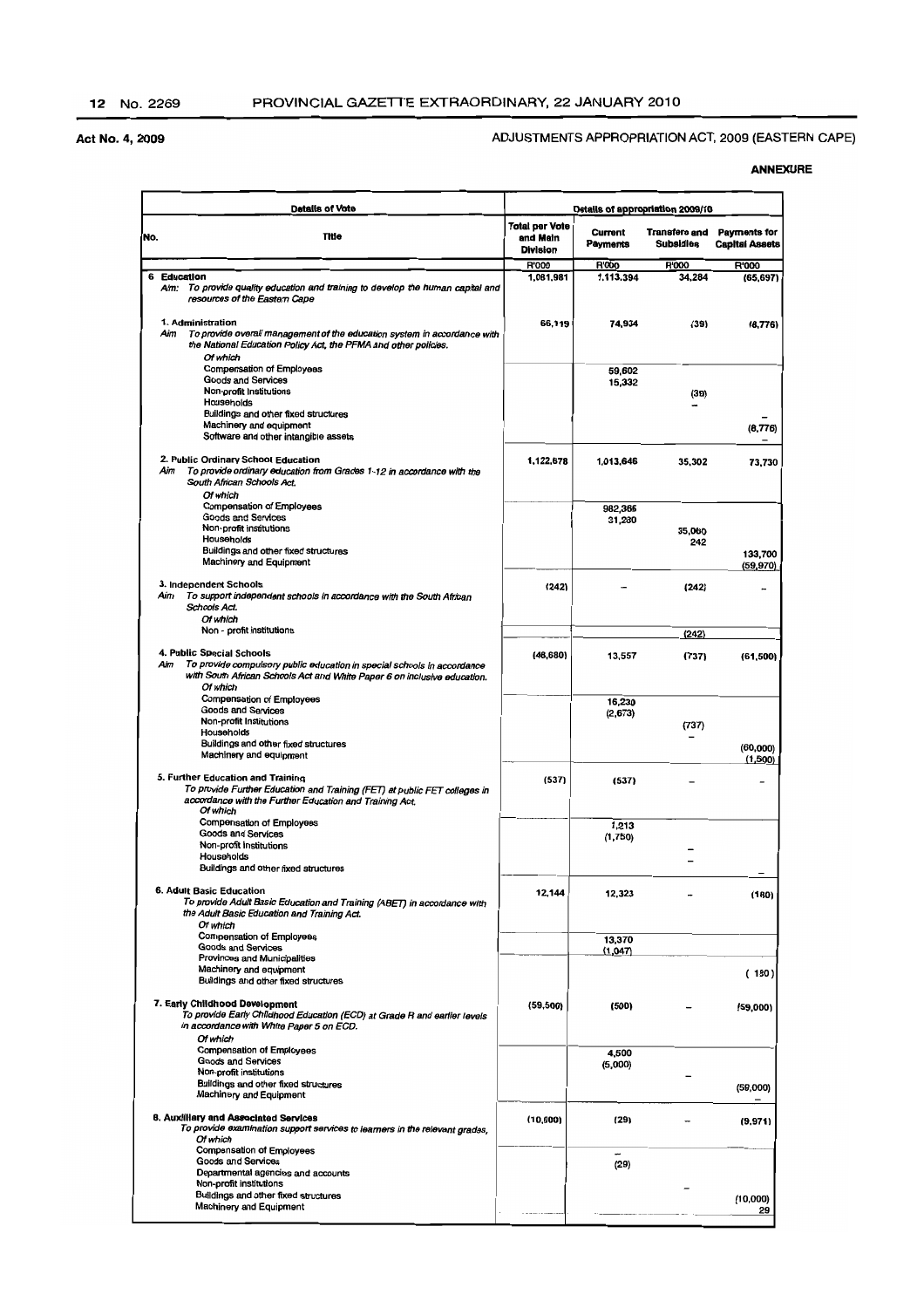#### Act No.4, 2009

|     | <b>Datalls of Vote</b>                                                                                                                                                                                                                                         | Details of appropriation 2009/10                     |                            |                                   |                                       |
|-----|----------------------------------------------------------------------------------------------------------------------------------------------------------------------------------------------------------------------------------------------------------------|------------------------------------------------------|----------------------------|-----------------------------------|---------------------------------------|
| No. | <b>Title</b>                                                                                                                                                                                                                                                   | <b>Total per Voto</b><br>and Main<br><b>Division</b> | <b>Current</b><br>Payments | <b>Transfers and</b><br>Subsidies | Payments for<br><b>Capital Assets</b> |
|     |                                                                                                                                                                                                                                                                | <b>R'000</b>                                         | R'000                      | <b>R'000</b>                      | <b>R'000</b>                          |
|     | 7 Local Government and Traditional Affairs<br>Aim: To ensure an effective department that promotes developmental<br>municipalities and traditional institutions through hands-on support,<br>governance arrangements, refined fiscal and regulatory framework. | 111.256                                              | 70.172                     | 41,078                            | 6                                     |
| Aim | 1. Administration<br>To give effective strategic leadership and efficient administration and<br>support services for the department<br>Of which                                                                                                                | 13,658                                               | 13,652                     |                                   | 6                                     |
|     | Compensation of Employees<br><b>Goods and Services</b><br>Hausehalds<br>Machinery and equipment                                                                                                                                                                |                                                      | 5,421<br>8,231             |                                   | 6                                     |
| Aim | 2. Local Government<br>To provide viable and sustainable developmental municipalities delivering<br>basic services and supporting good governance through hands-on support.                                                                                    | 42.910                                               | 3.832                      | 39.078                            |                                       |
|     | Of which<br>Compensation of Employeess<br>Goods and Services<br>Provinces and Municipalities<br>Households<br>Machinery and equipment                                                                                                                          |                                                      | 1,190<br>2.642             | 39,078                            |                                       |
| Aim | 3. Development and Planning<br>To provide management and strategic direction of municipalities and<br>promoting Integrated Development & Planning.                                                                                                             | (2,064)                                              | (3, 164)                   | 1.100                             |                                       |
|     | Of which<br><b>Compensation of Employees</b><br><b>Goods and Services</b><br>Foreign govt. and international organisations                                                                                                                                     |                                                      | 3,314<br>(6, 476)          | 1.100                             |                                       |
| Aim | Provinces and Municipalities<br>4. Traditional Institutional Management<br>To promote and facilitate viable and sustainable traditional institutions.                                                                                                          | 56.752                                               | 55,852                     | 900                               |                                       |
|     | Of which<br>Compensation of Employees<br><b>Goods and Services</b><br>Households<br>Buildings and other fixed structures                                                                                                                                       |                                                      | 60,662<br>(4,810)          | 900                               |                                       |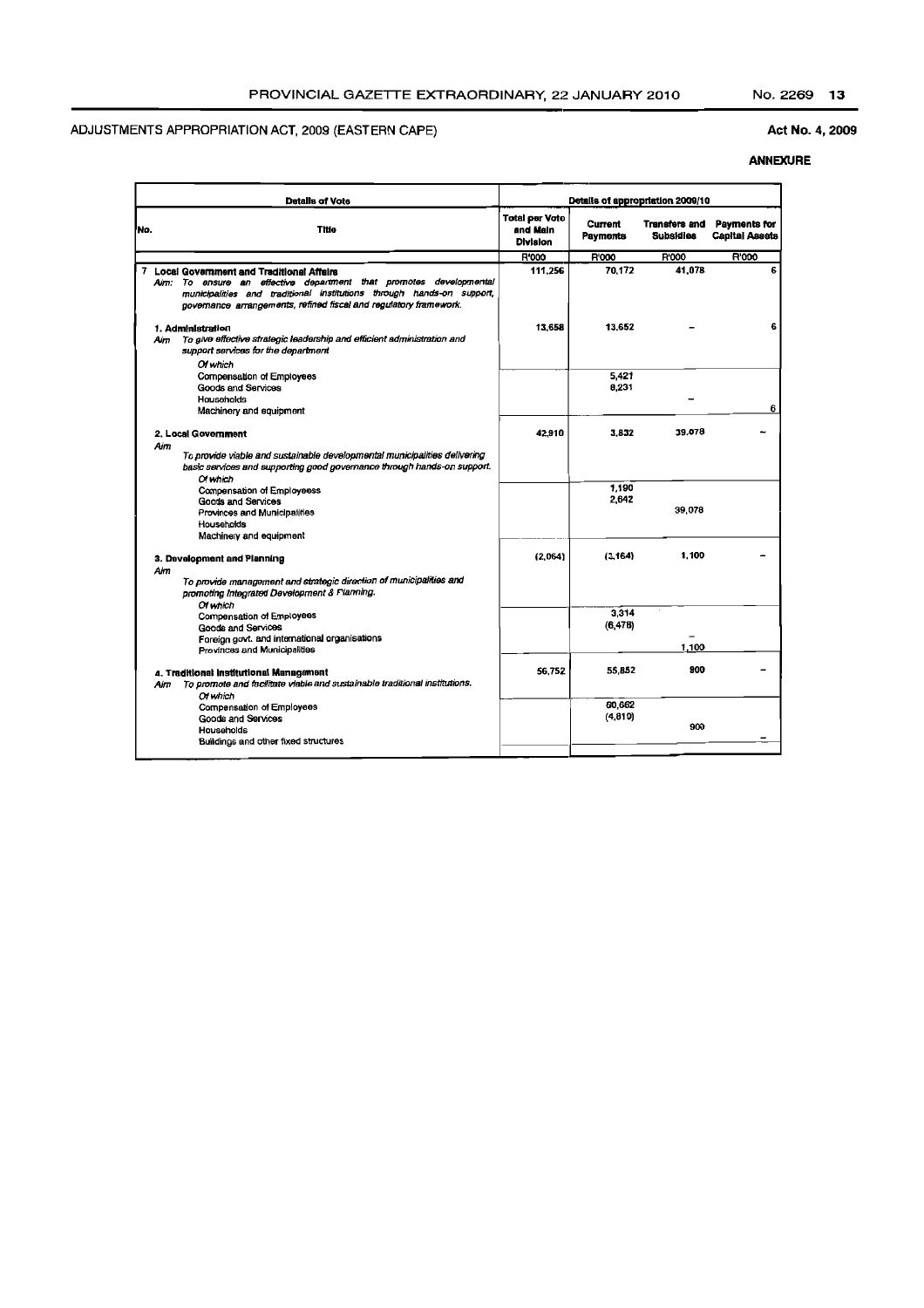#### ADJUSTMENTS APPROPRIATION ACT, 2009 (EASTERN CAPE)

| <b>Details of Vote</b>                                                                                                                                                                                                                                                                                                | Details of appropriation 2009/10                     |                            |                                   |                                              |
|-----------------------------------------------------------------------------------------------------------------------------------------------------------------------------------------------------------------------------------------------------------------------------------------------------------------------|------------------------------------------------------|----------------------------|-----------------------------------|----------------------------------------------|
| No.<br>Title                                                                                                                                                                                                                                                                                                          | <b>Total per Vote</b><br>and Main<br><b>Division</b> | Current<br><b>Payments</b> | Transfers and<br><b>Subsidies</b> | <b>Payments for</b><br><b>Capital Assets</b> |
|                                                                                                                                                                                                                                                                                                                       | <b>R'000</b>                                         | R'000                      | <b>R'000</b>                      | <b>R'000</b>                                 |
| 8 Agriculture<br>Aim: To facilitate, promote and co-ordinate sustainable homestead food<br>production and commercial agricultural development, through equitable<br>access to resources and meaningful participation by all stakeholders; thus<br>contributing to a better life for all in the Eastern Cape Province. | 66.209                                               | 21,516                     | 39.100                            | 5,593                                        |
| 1. Administration<br>To manage and formulate policy directives and priorities and, to ensure<br>Aim<br>there is appropriate support service to all other programmes with regard to<br>finance, personnel, information, communication and procurement.<br>Of which                                                     | 42,012                                               | 39,648                     |                                   | 2.364                                        |
| Compensation of Employees<br>Goods and Services<br>Households                                                                                                                                                                                                                                                         |                                                      | 27,127<br>12,521           |                                   |                                              |
| Buildings and other fixed structures<br>Machinery and equipment                                                                                                                                                                                                                                                       |                                                      |                            |                                   | 2,364                                        |
| 2. Sustainable Resources Management<br>To provide agricultural support service to farmers in order to ensure that<br>Aim<br>there is sustainable management of agricultural resources.<br>Of which                                                                                                                    | 27,348                                               | 27,076                     |                                   | 272                                          |
| <b>Compensation of Employees</b><br>Goods and Services<br>Machinery and equipment                                                                                                                                                                                                                                     |                                                      | 1,900<br>25,176            |                                   | 272                                          |
| 3. Farmers Support and Development Services<br>Aim<br>To provide extension and training to farmers with special emphasis to<br>developing or emerging farmers implementation of land reform programme<br>and Agricultural Rural development projects.<br>Of which                                                     | (30, 715)                                            | (68, 272)                  | 37,100                            | 457                                          |
| Compensation of Employees<br><b>Goods and Services</b><br>Departmental agencies and accounts                                                                                                                                                                                                                          |                                                      | (26, 300)<br>(41, 972)     |                                   |                                              |
| Households<br>Machinery and equipment                                                                                                                                                                                                                                                                                 |                                                      |                            | 37,100                            | 457                                          |
| 4. Veterinary Services<br>Aim<br>To provide Veterinary Services to clients in order to ensure healthy animals<br>and welfare of the people of the province.<br>Of which                                                                                                                                               | (4, 256)                                             | (4,751)                    |                                   | 495                                          |
| Compensation of Employees<br>Goods and Services<br>Machinery and equipment                                                                                                                                                                                                                                            |                                                      | (2, 200)<br>(2,551)        |                                   | 495                                          |
| 5. Technical, Research and Dsvslopment<br>Aim<br>To render agricultural research service and development of information<br>systems with regard to crop production technology and animal production<br>technology and resource utilisation technology assisted by GIS data.<br>Of which                                | 16,500                                               | 16,420                     |                                   | 80                                           |
| Compensation of Employees<br>Goods and Services<br>Machinery and equipment                                                                                                                                                                                                                                            |                                                      | 21,500<br>(5,080)          |                                   | 80                                           |
| 6. Agricultural Economics<br>To provide economic support to internal and external clients with regard to<br>Aim<br>marketing, Statistical information including financial feasibility and economic<br>viability studies.<br>Of which                                                                                  | 471                                                  | 450                        |                                   | 21                                           |
| Compensation of Employees<br>Goods and Services<br>Machinery and equipment                                                                                                                                                                                                                                            |                                                      | 450                        |                                   | 21                                           |
| 7. Structure Agriculture Training<br>Aim<br>To facilitate and provide education to all participants in the agricultural<br>sector in order to establish a knowledgeable and competitive agricultural<br>sector.                                                                                                       | 14,849                                               | 10,945                     | 2,000                             | 1,904                                        |
| Of which<br>Compensation of Employees<br><b>Goods and Services</b><br>Non-profit Institutions                                                                                                                                                                                                                         |                                                      | 6,300<br>4,645             | 2,000                             |                                              |
| Departmental agencies and accounts<br>Machinery and equipment<br><b>Cultivated assets</b>                                                                                                                                                                                                                             |                                                      |                            |                                   | 1,707<br>197                                 |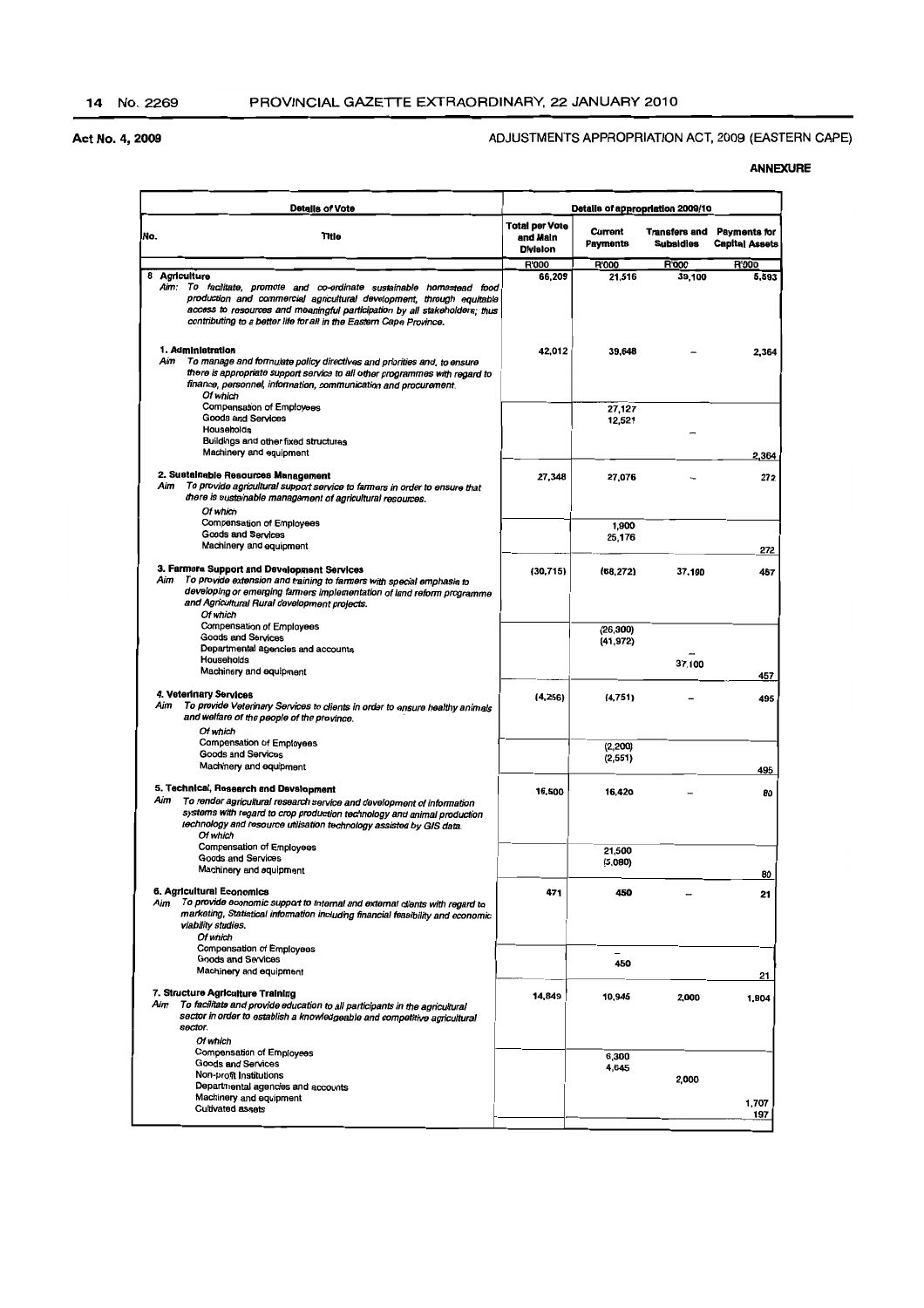#### Act No.4, 2009

| Details of appropriation 2009/10<br><b>Details of Vote</b> |                                                                                                                                                                                                                                                   |                                                      |                       |                                          |                                              |
|------------------------------------------------------------|---------------------------------------------------------------------------------------------------------------------------------------------------------------------------------------------------------------------------------------------------|------------------------------------------------------|-----------------------|------------------------------------------|----------------------------------------------|
| No.                                                        | Title                                                                                                                                                                                                                                             | <b>Total per Vote</b><br>and Main<br><b>Division</b> | Current<br>Payments   | <b>Transfers and</b><br><b>Subaldies</b> | <b>Payments for</b><br><b>Capital Assets</b> |
|                                                            |                                                                                                                                                                                                                                                   | <b>R'000</b>                                         | <b>R'000</b>          | <b>R'000</b>                             | <b>R'000</b>                                 |
|                                                            | 9 Economic Development and Environmental Affairs<br>Aim: To be a recognised leader in co-ordination and implementation of policies<br>and strategies for shared economic development, environmental and<br>tourism management in the Eastern Cape | (30, 432)                                            | (43.535)              | 10,983                                   | 2,120                                        |
|                                                            | 1. Administration<br>Aim: To provide leadership, strategic management in accordance with legislation,<br>regulations and policies and ensure appropriate support service to all other<br>programmes.                                              | (45.478)                                             | (4,740)               | (42, 158)                                | 1,420                                        |
|                                                            | Of which<br>Compensation of Employeess<br>Goods and Services<br>Non-profit institutions<br>Departmental agencies and accounts<br><b>Households</b>                                                                                                |                                                      | (3,789)<br>(951)      | (2, 158)<br>(40,000)                     |                                              |
|                                                            | Machinery and equipment                                                                                                                                                                                                                           |                                                      |                       |                                          | 1.420                                        |
|                                                            | 2. Economic Development<br>Aim: To sustain economic development through shared partnerships<br>Of which                                                                                                                                           | 30,987                                               | (20.793)              | 51,780                                   |                                              |
|                                                            | Compensation of Employeess<br><b>Goods and Services</b><br>Provinces and Municipalities                                                                                                                                                           |                                                      | (3, 149)<br>(17, 644) |                                          |                                              |
|                                                            | Departmental agencies and accounts<br>Non-profit institutions<br>Machinery and equipment                                                                                                                                                          |                                                      |                       | 51,300<br>480                            |                                              |
|                                                            | 3. Environmental Affairs                                                                                                                                                                                                                          | (15, 941)                                            | (18,002)              | 1,361                                    | 700                                          |
|                                                            | Aim: To co-ordinate and provide strategic direction for sustainable environmental<br>management in the EC province.<br>Of which                                                                                                                   |                                                      |                       |                                          |                                              |
|                                                            | Compensation of Employeess<br><b>Goods and Services</b><br>Provinces and Municipalities<br>Departmental agencies and accounts                                                                                                                     |                                                      | (16, 852)<br>(1, 150) | 1,361                                    |                                              |
|                                                            | Machinery and equipment                                                                                                                                                                                                                           |                                                      |                       |                                          | 700                                          |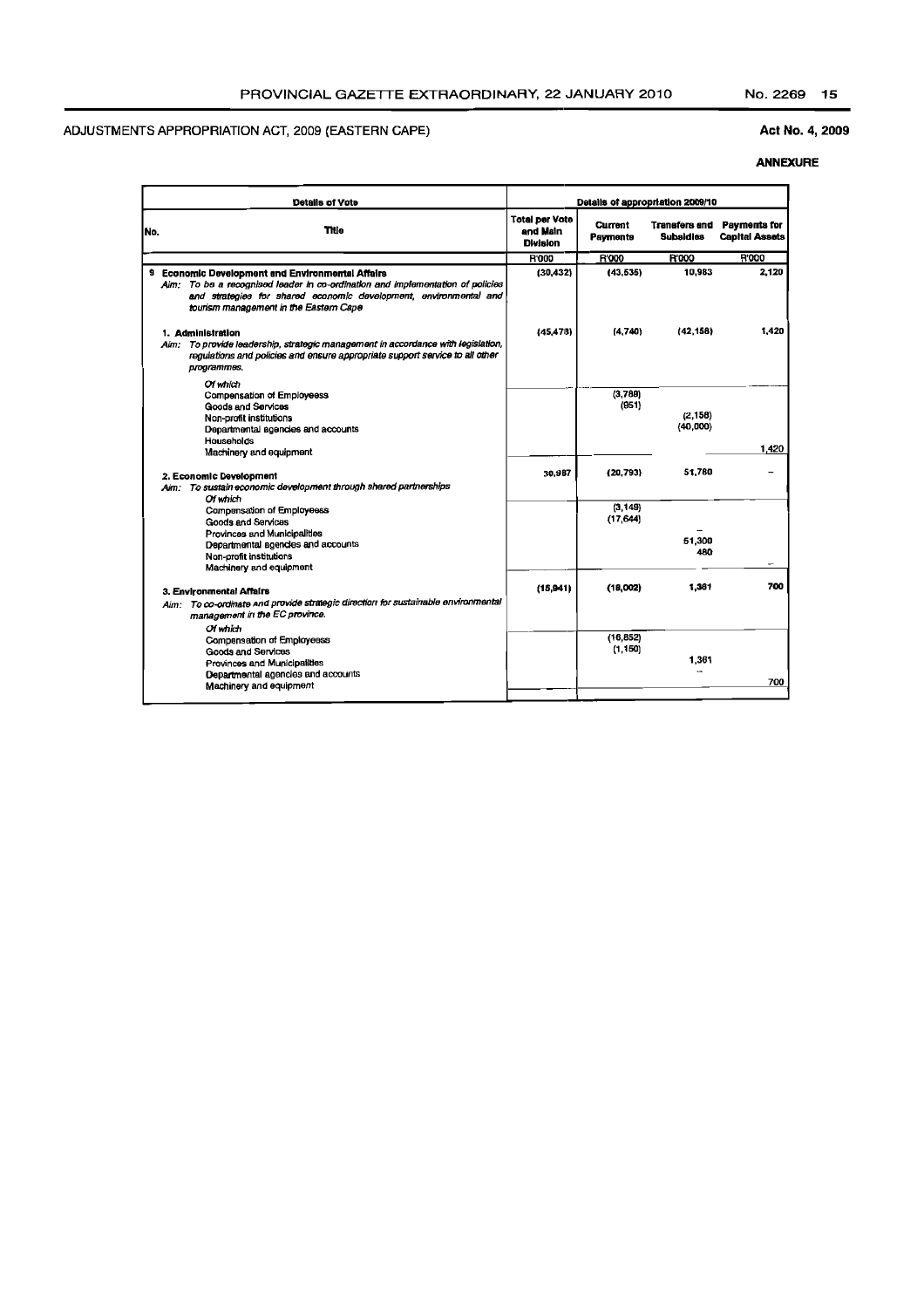## ADJUSTMENTS APPROPRIATION ACT, 2009 (EASTERN CAPE)

|     | Datails of Vote                                                                                                                                                                                                                                                                                                                                                                                |                                               |                        | Details of appropriation 2009/10 |                                       |
|-----|------------------------------------------------------------------------------------------------------------------------------------------------------------------------------------------------------------------------------------------------------------------------------------------------------------------------------------------------------------------------------------------------|-----------------------------------------------|------------------------|----------------------------------|---------------------------------------|
| No. | Title                                                                                                                                                                                                                                                                                                                                                                                          | <b>Total per Vote</b><br>and Main<br>Division | Current<br>Payments    | Transfers and<br>Subsidies       | Payments for<br><b>Capital Assets</b> |
|     |                                                                                                                                                                                                                                                                                                                                                                                                | <b>R'000</b>                                  | R'000                  | R'000                            | R'000                                 |
|     | 10 Roads and Transport<br>Aim: To provide, develop, regulate and/or enhance a safe and affordable multi-<br>modal transport system which is integrated with land use to ensure optimal<br>mobility of people and goods in the Province of the Eastern Cape in<br>pursuance of the strategic focus areas contained in the Provincial Growth<br>and Development Plan.                            | 42,688                                        | (8,312)                | (5,056)                          | 56,056                                |
|     | 1. Administration<br>To provide enabling processes for the core functions of the department and<br>Aim<br>to promote good governance and transportation excellence<br>Of which                                                                                                                                                                                                                 | 15,563                                        | 21,230                 | 160                              | (5.827)                               |
|     | Compensation of Employees<br>Goods and Services<br>Households<br>Buildings and other fixed structures<br>Machinery and Equipment                                                                                                                                                                                                                                                               |                                               | 14,340<br>6,890        | 160                              | (5, 600)<br>(227)                     |
|     | 2. Roads infrastructure<br>To promote accessibility and safe, affordable movement of people, goods<br>Aim<br>and services through the delivery and maintenance of transport<br>infrastructure that is sustainable, integrated and environmentally sensitive,<br>and which support and facilitates social and economic growth through<br>socially just, developmental and empowering processes. | (7, 184)                                      | (68, 855)              | (3,688)                          | 65,359                                |
|     | Of which<br>Compensation of Employees<br><b>Goods and Services</b><br>Provinces and Municipalities<br>Households<br>Buildings and other fixed structures<br>Machinery and Equipment                                                                                                                                                                                                            |                                               | (14, 150)<br>(54, 705) | (4,767)<br>1,079                 | 74,089<br>(6,730)                     |
|     | 3. Public Transport<br>To plan, regulate and facilitate the provision of public transport services and<br>Aim<br>infrastructure, through own provincial resources and through co-operation<br>with local authorities, as well as the private sector in order to enhance the<br>mobility of all communities                                                                                     | (2,427)                                       | 3,528                  | (1, 774)                         | (4, 181)                              |
|     | Of which<br><b>Compensation of Employees</b><br>Goods and Services<br>Households<br>Public Corporations and Private Enterprises<br>Departmental Agencies and Accounts<br>Buildings and other fixed structures<br>Software and other intangible assets<br>Machinery and equipment                                                                                                               |                                               | 2,300<br>1,228         | (2, 118)<br>344                  | (3,848)<br>(2,527)<br>2.194           |
|     | 4. Traffic Management<br>To ensure adequate road safety engineering on the provincial roads and<br>Aim<br>ensure that all vehicles registered in the province are licensed each year<br>and that all drivers are appropriately authorised to drive their vehicles while<br>also promoting road safety awareness.                                                                               | 13,306                                        | 15,355                 | 246                              | (2, 295)                              |
|     | Of which<br>Compensation of Employees<br><b>Goods and Services</b><br>Households<br>Machinery and equipment                                                                                                                                                                                                                                                                                    |                                               | 16,033<br>(678)        | 246                              | (2,295)                               |
|     | 5. Community-based Transportation<br>Aim<br>To ensure delivery of accessible services through integrated, socially just,<br>developmental and empowering processes in order to improve the quality of<br>life of communities within the province by way of community development<br>programmes.<br>Of which                                                                                    | 23,430                                        | 20,430                 |                                  | 3,000                                 |
|     | Compansation of employees<br><b>Goods and Sarvices</b><br>Buildings and other fixed structures<br>Machinery and equipment<br>Software and other intangible assets                                                                                                                                                                                                                              |                                               | (3,000)<br>23,430      |                                  | 3,000                                 |
|     |                                                                                                                                                                                                                                                                                                                                                                                                |                                               |                        |                                  |                                       |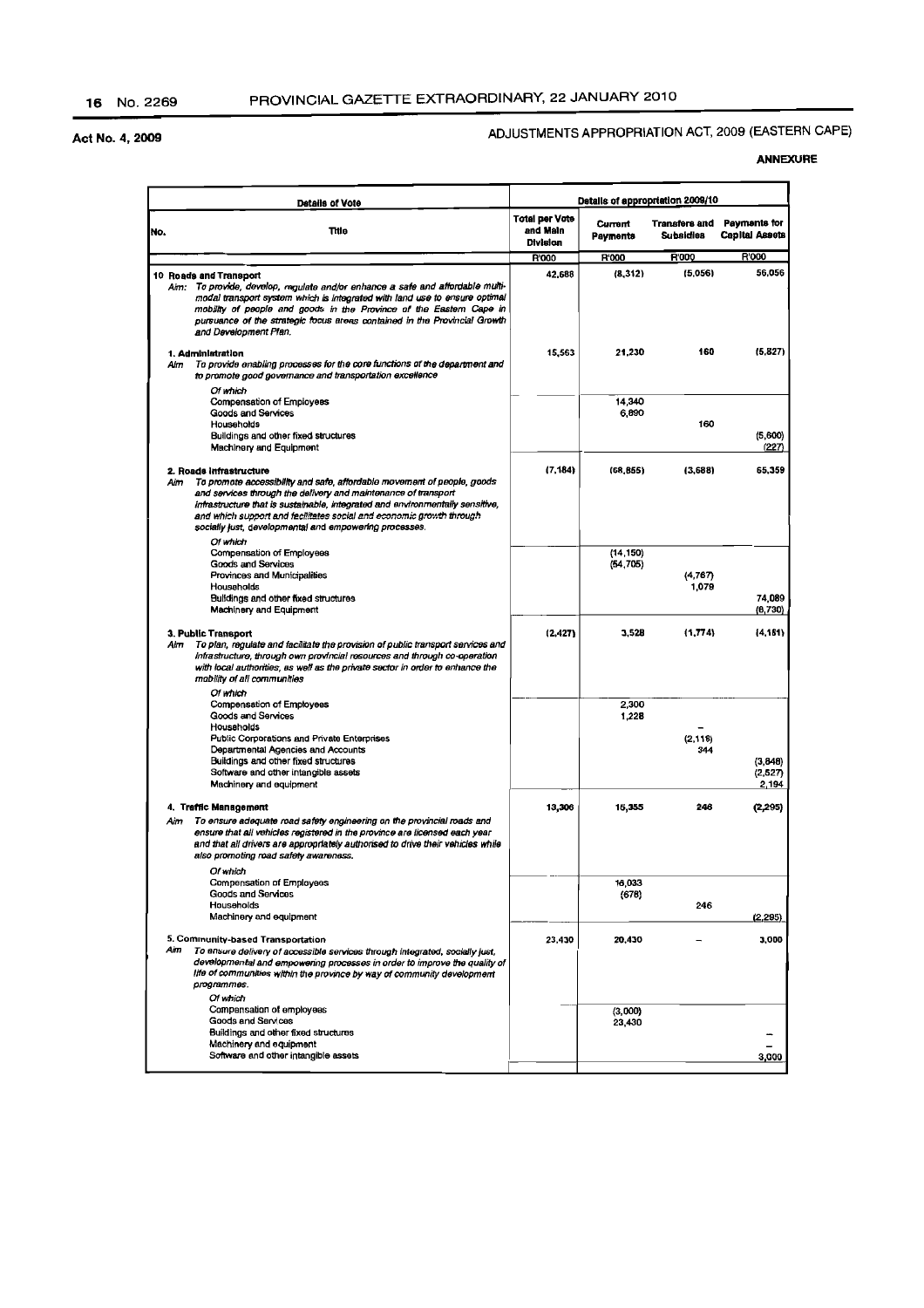### Act No. 4, 2009

| <b>Detalis of Vote</b> |                                                                                                                                                                                                                                                                                                                                          | Details of appropriation 2009/10                     |                                   |                                          |                                       |
|------------------------|------------------------------------------------------------------------------------------------------------------------------------------------------------------------------------------------------------------------------------------------------------------------------------------------------------------------------------------|------------------------------------------------------|-----------------------------------|------------------------------------------|---------------------------------------|
| No.                    | Title                                                                                                                                                                                                                                                                                                                                    | <b>Total per Vote</b><br>and Main<br><b>Division</b> | <b>Current</b><br><b>Payments</b> | <b>Transfers and</b><br><b>Subsidies</b> | Payments for<br><b>Capital Assets</b> |
|                        |                                                                                                                                                                                                                                                                                                                                          | <b>R'000</b>                                         | <b>R'000</b>                      | R'000                                    | R'000                                 |
| 11 Housing             | Aim; To provide quality, integrated and sustainable human settlements that<br>create choices of quality living environments for people of the EC                                                                                                                                                                                         | 56.926                                               | 51.222                            | 2.287                                    | 3,417                                 |
| Aim                    | 1. Administration<br>To enable the department to function efficiently and effectively in providing<br>services in areas of corporate services, legal services, finance and supply<br>chain management, strategic management, monitoring and evaluation,<br>communications and information management.                                    | 28,929                                               | 24,690                            | 924                                      | 3.315                                 |
|                        | Of which<br>Compensation of Employees<br>Goods and Services<br>Households<br>Machinery and equipment                                                                                                                                                                                                                                     |                                                      | 6,245<br>18,445                   | <b>B24</b>                               | 3.315                                 |
| Alm                    | 2. Housing Planning and Research<br>To facilitate the existance of a legislative and policy environment that is<br>conducive to housing development within the province and to co-ordinate<br>evidence-based integrated housing development planning and render<br>ongoing support to municipalities and provincial housing stakeholders | (384)                                                | (443)                             | 59                                       |                                       |
|                        | Of which<br><b>Compensation of Employees</b><br>Goods and Services<br>Households                                                                                                                                                                                                                                                         |                                                      | 413<br>(0.56)                     | 59                                       |                                       |
| Aim                    | 3. Housing Programmes Facilitation and Administration<br>To address the housing and development needs of the communities of the<br>province                                                                                                                                                                                              | 32.295                                               | 31.100                            | 1,093                                    | 102                                   |
|                        | Of which<br>Compensation of Employees<br><b>Goods and Services</b><br>Households<br>Machinery and Equipment                                                                                                                                                                                                                              |                                                      | 31,490<br>(390)                   | 1.093                                    | 102                                   |
| Aim                    | 4. Housing Asset Management<br>To facilitate, co-ordinate and manage the implementation of the social<br>housing programme, rental housing programmes and land acquisition for<br>housing development purposes.                                                                                                                          | (3.914)                                              | (4, 125)                          | 211                                      |                                       |
|                        | Of which<br>Compensation of Employees<br>Goods and Services<br>Households                                                                                                                                                                                                                                                                |                                                      | (3, 390)<br>(735)                 | 211                                      |                                       |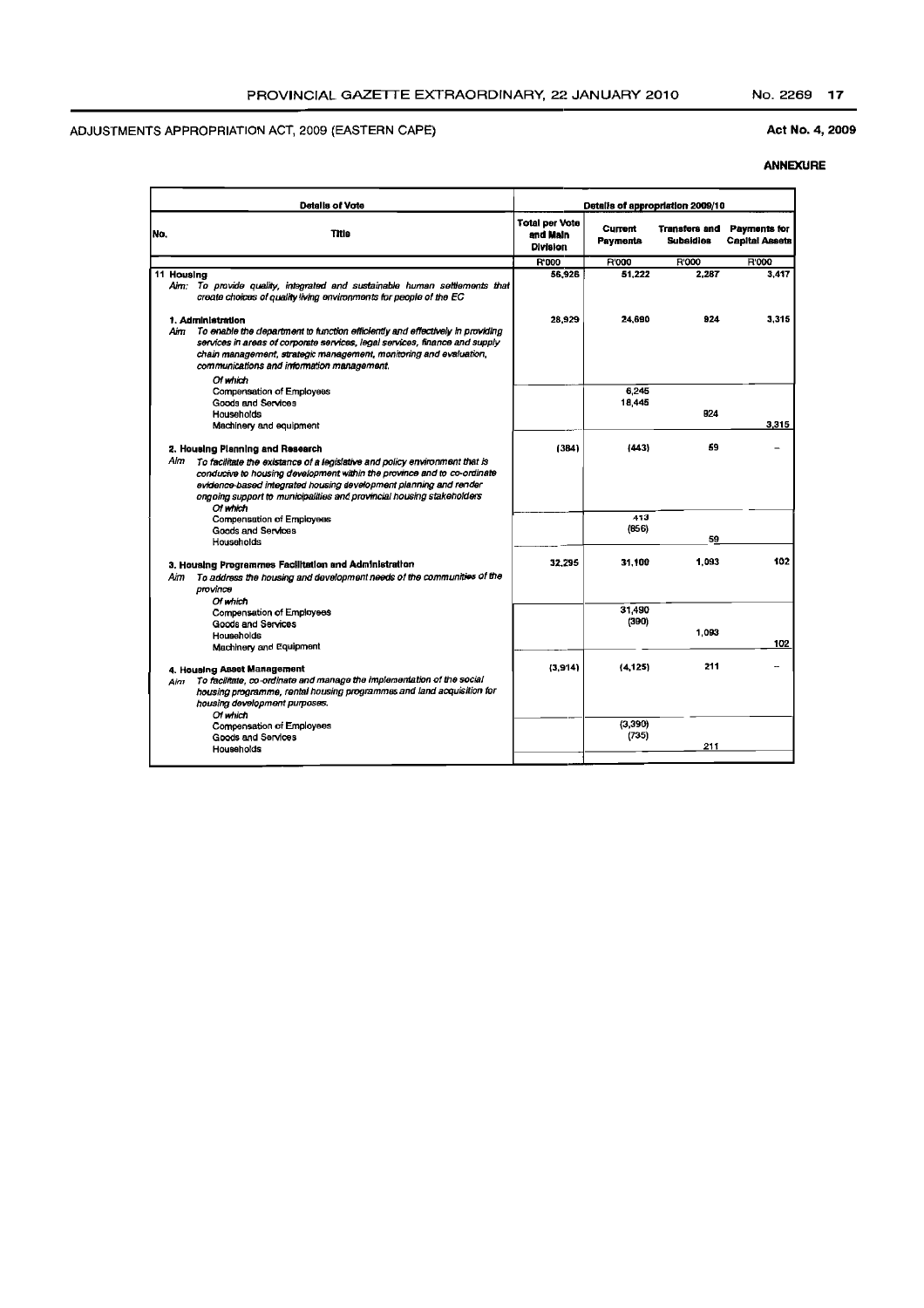#### ADJUSTMENTS APPROPRIATION ACT, 2009 (EASTERN CAPE)

| <b>Details of Vote</b> |                                                                                                                                                                                                                                                                                                                     | Details of appropriation 2009/10                     |                            |                                          |                                              |
|------------------------|---------------------------------------------------------------------------------------------------------------------------------------------------------------------------------------------------------------------------------------------------------------------------------------------------------------------|------------------------------------------------------|----------------------------|------------------------------------------|----------------------------------------------|
| No.                    | Title                                                                                                                                                                                                                                                                                                               | <b>Total per Vote</b><br>and Main<br><b>Division</b> | Current<br><b>Payments</b> | <b>Transfers and</b><br><b>Subsidies</b> | <b>Payments for</b><br><b>Capital Assets</b> |
|                        |                                                                                                                                                                                                                                                                                                                     | R'000                                                | <b>R'000</b>               | <b>R'000</b>                             | <b>R'000</b>                                 |
|                        | 12 Provincial Treasury<br>Aim: To provide strategic and technical leadership in the allocation and utilization<br>of resources, in order to improve quality of life in the province,                                                                                                                                | 1.268                                                | 1,990                      | 266                                      | (988)                                        |
| Aim                    | 1. Administration<br>To provide leadership, strategic management in accordance with legislation,<br>regulations, and policies and ensure appropriate support service to all other<br>programs.                                                                                                                      | (5, 439)                                             | (4.451)                    |                                          | (988)                                        |
|                        | Of which<br>Compensation of Employees<br><b>Goods and Services</b><br>Machinery and equipment<br>Software and other intangible assets                                                                                                                                                                               |                                                      | (4, 751)<br>300            |                                          | (1,038)<br>50                                |
| Aim                    | 2. Sustainable Resource Management<br>To provide professional advice and support on Provincial economic<br>analysis, fiscal policy, public finance development and management of the<br>annual Provincial budget process and co-ordinate the implementation of the<br>Municipal Finance Management Act.<br>Of which | (8, 449)                                             | (8,486)                    | 37                                       |                                              |
|                        | Compensation of Employees<br><b>Goods and Services</b><br>Households                                                                                                                                                                                                                                                |                                                      | (7, 331)<br>(1, 155)       | 37                                       |                                              |
| Aim                    | 3. Asset & Liability Management<br>To provide policy direction and support to line departments to ensure<br>effective and efficient management of government assets (physical and<br>financial) and liabilities.<br>Of which                                                                                        | 8,441                                                | 8.330                      | 111                                      |                                              |
|                        | <b>Compensation of Employees</b><br>Goods and Services<br>Households                                                                                                                                                                                                                                                |                                                      | 2.701<br>5,629             | 111                                      |                                              |
| Aim                    | 4. Financial Governance<br>To promote accountability in the use of public resources as well as<br>compliance with financial norms and standards.<br>Of which                                                                                                                                                        | 6,715                                                | 6,597                      | 118                                      |                                              |
|                        | <b>Compensation of Employees</b><br>Goods and Services<br>Households                                                                                                                                                                                                                                                |                                                      | 892<br>5,705               | 118                                      |                                              |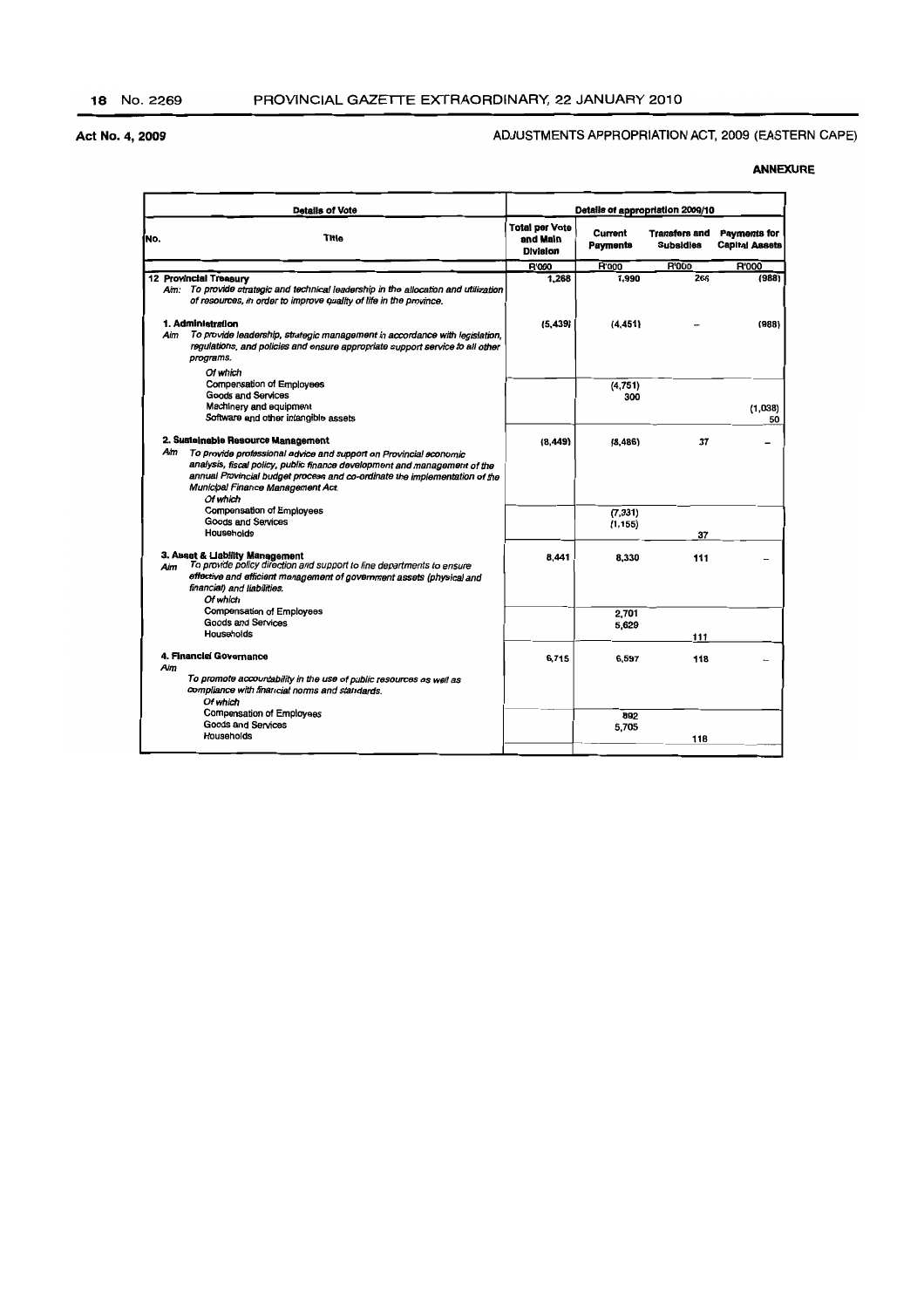#### Act No. 4, 2009

|     | <b>Detalls of Vote</b>                                                                                                                                                                                          | Details of appropriation 2009/10              |                            |                                          |                                              |  |
|-----|-----------------------------------------------------------------------------------------------------------------------------------------------------------------------------------------------------------------|-----------------------------------------------|----------------------------|------------------------------------------|----------------------------------------------|--|
| No. | Title                                                                                                                                                                                                           | <b>Total per Vote</b><br>and Main<br>Division | Current<br><b>Payments</b> | <b>Transfers and</b><br><b>Subsidies</b> | <b>Payments for</b><br><b>Capital Assets</b> |  |
|     |                                                                                                                                                                                                                 | R'000                                         | R'000                      | <b>R'000</b>                             | <b>R'000</b>                                 |  |
|     | 14 Sport, Recreation, Arts and Culture<br>Aim: To develop and promote sport, recreation, arts and culture for spiritual,<br>intellectual, physical and material upliftment of the people of the Eastern<br>Саре | 40.493                                        | 21.904                     | 17,818                                   | 771                                          |  |
| Aim | 1. Administration<br>Aim: To provide policy direction, strategic leadership and administrative support<br>to the department.                                                                                    | 2,928                                         | 3.068                      | (800)                                    | 660                                          |  |
|     | Of which<br>Compensation of Employees<br>Goods and services<br>Departmental agencies and accounts<br>Householdes<br>Buildings and other fixed structures<br>Machinery and equioment                             |                                               | 2,228<br>840               | (1,500)<br>700                           | 129<br>531                                   |  |
|     | 2. Cultural Affairs<br>To promote economic and social upliftment of the people of the province<br>through arts and culture, museums and heritage and language services                                          | 24,245                                        | 5,890                      | 18,355                                   |                                              |  |
|     | Of which<br>Compensation of Employees<br>Goods and Services<br>Non-profit Institutions<br>Departmental agencies and accounts                                                                                    |                                               | 4,340<br>1,550             | 13,849<br>4,506                          |                                              |  |
|     | 3. Libraries and Archives<br>To collect, conserve and disseminate information, including development of<br>Aim<br>library services.                                                                             |                                               | (1,000)                    | 1,000                                    |                                              |  |
|     | Of which<br>Compensation of Employeess<br>Goods and Services<br>Provinces and Municipalities<br>Non profit institutions<br>Buildings and other fixed structures<br>Machinery and equipment                      |                                               | (1,000)                    | 1,000                                    | u                                            |  |
| Aim | 4. Sport and Recreation<br>To provide assistance to Provincial Sport Associations and other relevant<br>bodies to stimulate the development of sport.                                                           | 13,320                                        | 13,946                     | (737)                                    | 111                                          |  |
|     | Of which<br>Compensation of Employeess<br>Goods and Services<br>Provinces and Municipalities                                                                                                                    |                                               | 867<br>13,079              |                                          |                                              |  |
|     | Non-profit Organizations<br>Machinery and equipment                                                                                                                                                             |                                               |                            | (737)                                    | 111                                          |  |